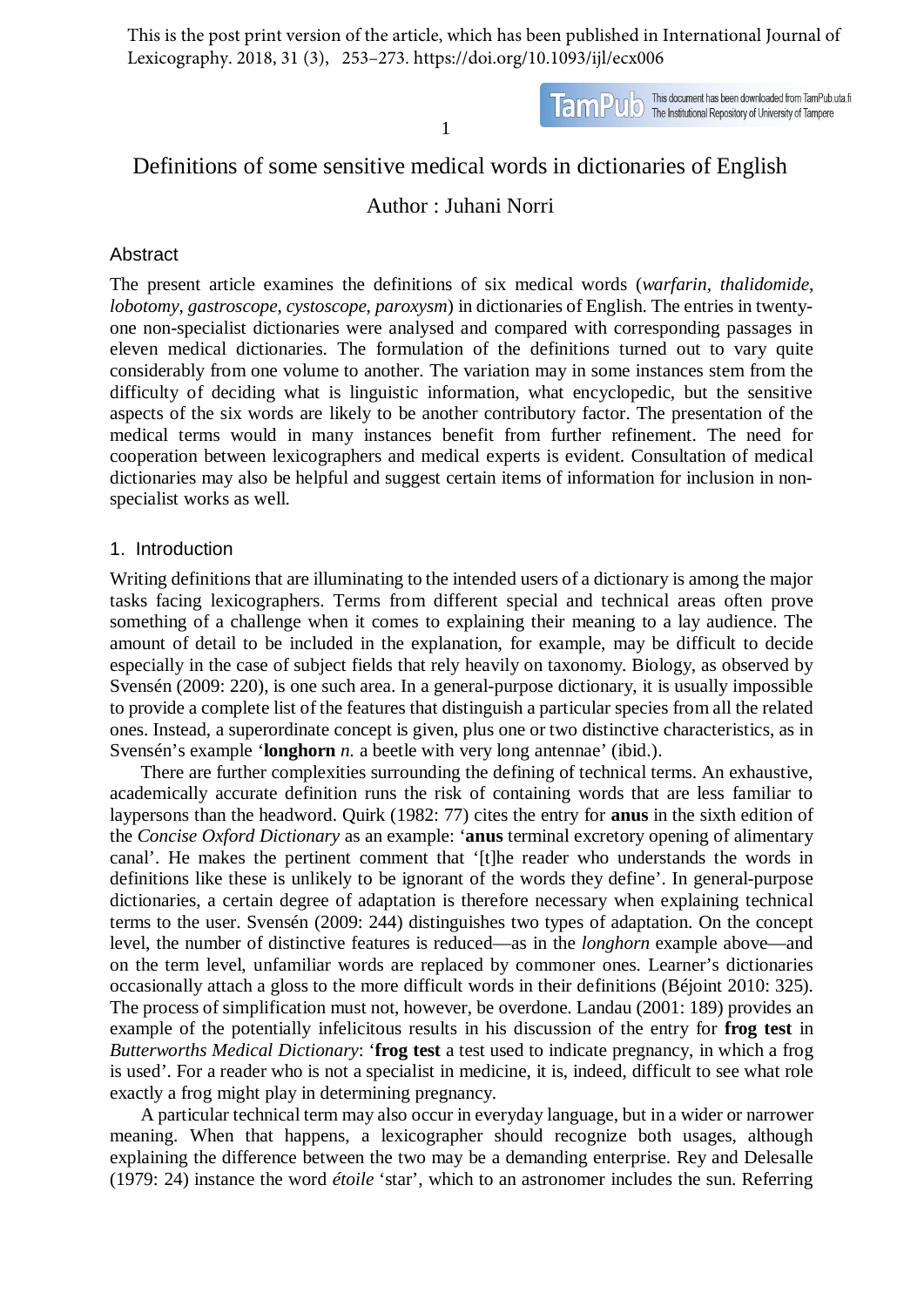to their discussion of the matter, Béjoint (1988: 365) states that in common parlance, contrary to astronomical contexts, the sentence *You can't see the stars because of the sun* would be 'perfectly coherent', whereas *The star is the sun* would be 'unacceptable'.

As scientists progress in their study of particular phenomena, the meanings of the relevant terms are liable to change. Sometimes a term may be abandoned altogether owing to its unsuitability in the new circumstances. Commenting on developments of that nature, Béjoint (1988: 358) observes that 'whether the words disappear or change, their meanings and their uses seem more or less clearly to be "in the hands" of the specialists of the domain'. What follows from this is that 'terminological entries in dictionaries and termbanks should constantly be checked and updated, so as to maintain standards of current validity for the stored terminologies' (Picht and Draskau 1985: 57). In the drafting and revision of such definitions, a lexicographer would typically consult an expert in the special field. Landau (1974: 242) draws a distinction between what he calls 'extracted' meanings, obtained through an examination of citations, and 'imposed' meanings, based on expert advice. The latter type often needs to be rewritten, at least to a certain extent, in order to be understandable to the average user (Béjoint 1988: 363). Furthermore, even imposed meanings may benefit from the study of citations illustrating usage. Landau (2001: 33) states that '[w]hen a dozen or so terms are used to describe exactly the same concept—a common circumstance in medicine—usage is the most important criterion for determining what the preferred term should be'.

Manuila and Manuila (1981: 110–112) comment on four departures from generally accepted lexicographic practice that tend to occur in definitions written by specialists in different branches of medicine. Firstly, a textbook type of description of a medical condition, for example, is in fact not the same thing as a definition. Secondly, all the meanings of the term in the special field should be given and the dictionary should not restrict itself to one point of view in cases where there are different schools of thought. Thirdly, self-explanatory phrases such as *fracture of the tibia* should not appear as headwords in their own right. Fourthly, in medicine a synonym is a word that can be substituted for another without any change of meaning; thus, related terms with different meanings cannot be regarded as synonyms.

The present article examines the definitions of six medical words (*warfarin*, *thalidomide*, *lobotomy*, *gastroscope*, *cystoscope*, *paroxysm*) in dictionaries of English. The referents of these terms evoke negative associations or reactions in many doctors and patients. A lexicographer may find it difficult to decide whether those negative responses or the reasons for them should be mentioned in the dictionary entry. Many medical words can be said to involve such complexities, and the selection of the six words for closer scrutiny therefore calls for comment. Why just these six? Two of the words studied, *lobotomy* and *thalidomide*, denote forms of treatment or medication that are notorious for the tragedies that they caused. The general public is less aware of the new applications of thalidomide and better-developed versions of operations that could be characterized as lobotomies. It will be of interest to see the extent to which the past overshadows the present in the relevant dictionary entries. *Warfarin* is commonly used as an anticoagulant, but many patients dislike the idea of taking a medicine that was originally derived from rat poison. Such feelings, exacerbated by frequent difficulties in finding a suitable dosage, have been recognized by the medical profession. Dr John Mandrola calls warfarin a 'much-maligned blood thinner' and states that '[f]ew pharmacologic agents receive more bad press than warfarin' (http://www.drjohnm.org/2010/06/warfarin-as-life-saver/). The headline 'No more rat poison: New stroke drug is better than warfarin' in *The Daily Mail* (Hope 2011) is indicative of much of the popular response to the anticoagulant. *Gastroscope* and *cystoscope* are examples of words connected to medical examinations that patients often worry about before the procedure takes place. It has been observed that 'patients bring a variety of highly personal concerns and anxieties with them to their endoscopy' (Brandt 2001: 283), and there is vast literature on evaluating and allaying such worries and fears (e.g. Jones et al. 2004,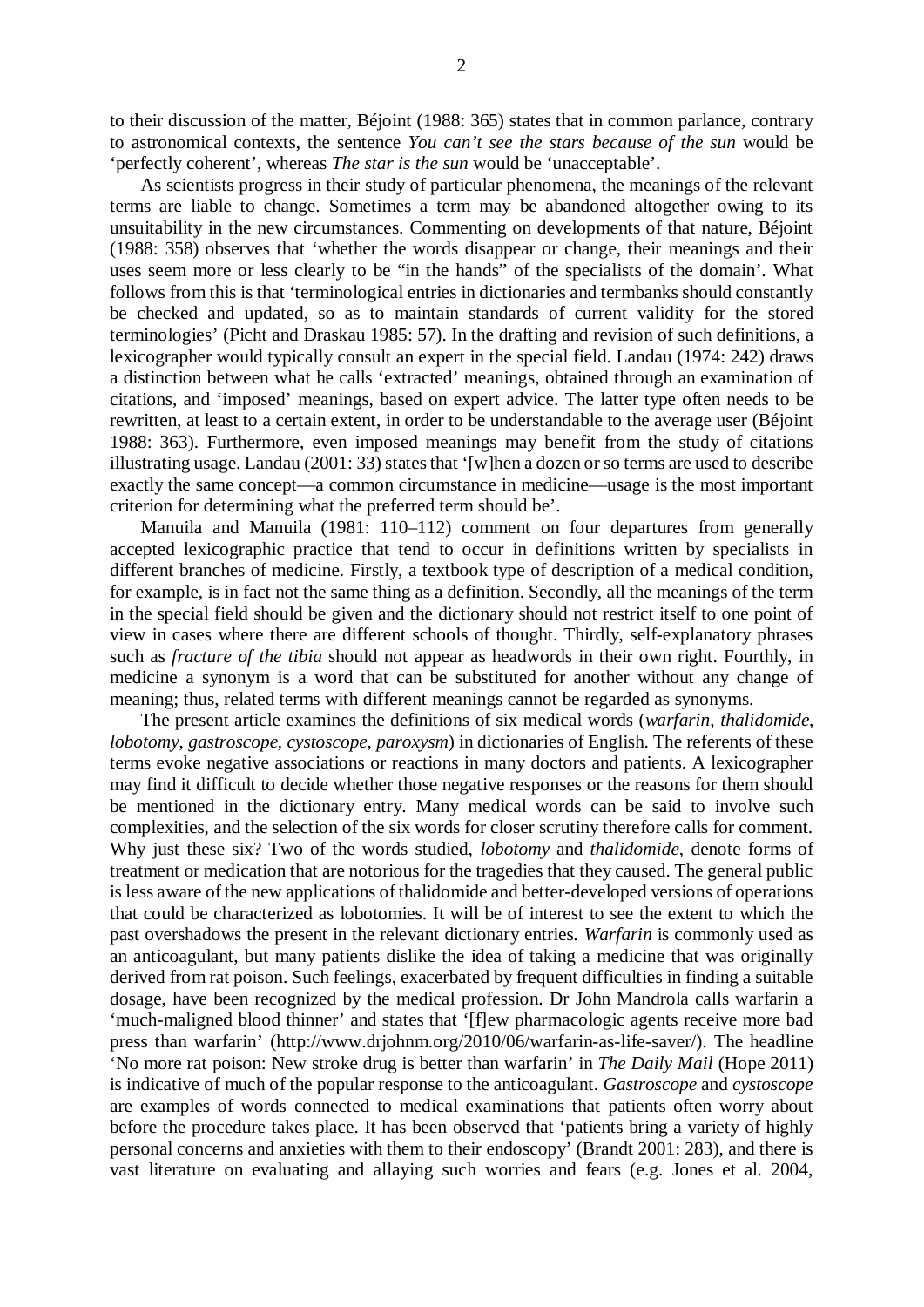Kutlutürkan et al. 2010, Yeo et al. 2013, Previti et al. 2016). The sixth word, *paroxysm*, signifies a sudden onset or attack of a disease. The analysis of the definitions focusses on their inclusion or exclusion of the word *attack*, a prime example of a word that should be avoided in medical texts according to scholars writing about medical discourse.

Jackson and Zé Amvela (2000: 150–151) note that '[s]ome occupational jargons begin to filter into the core vocabulary, because the professional areas concerned impinge more extensively on the lives of lay people and are mediated by newspapers and other journalism'. The authors cite medical jargon and financial jargon as examples. Of the six medical terms examined, *lobotomy* and *thalidomide*, surrounded by an aura of scandal, are probably fairly well known among non-specialists, whereas the four other words are likely to be less familiar to them.

## 2. Notes on the dictionaries studied

In the analysis of the definitions, the emphasis will be on non-medical dictionaries. The selection of works examined comprises twelve British and nine American dictionaries, which are listed in Table One together with their abbreviations.

Besides varying in their geographical provenance, the twenty-one dictionaries also differ as regards their target audience. Most of them can be described as being general-purpose dictionaries, which aim to provide a comprehensive inventory and description of the vocabulary of the particular language, thus satisfying 'various reference needs of the user, or many diverse needs of different user groups' (Hartmann and James 1998 s.v. **general dictionary**). In the British group, three of the dictionaries (CALD, MEDAL, OALD) were compiled primarily for the foreign student of English and thus concentrate on the more basic vocabulary. The set of American volumes includes three college or collegiate dictionaries (AHCD, MWCD, WNWCD). As Kipfer (2013: 392) explains, the latter type of work is 'an intermediate-size, single-volume dictionary intended for use by students or at an office desk and containing information similar to an abridged general dictionary'. Landau (2001: 90), too, observes that the audience for college dictionaries 'extends far beyond college students, although they remain the core market'.

#### **Table 1.** The Non-Medical Dictionaries Studied

In the search for information about medical matters, a number of specialist dictionaries were consulted. It also proved illuminating to compare the definitions given therein with those found in general-purpose, learner's, and collegiate dictionaries. Again, both British and American works were included in the selection, and these are listed in Table Two. The abbreviations for the medical dictionaries are throughout printed in italics to distinguish them from those used for the non-medical volumes.

#### **Table 2.** The Medical Dictionaries Studied

The six words under scrutiny were looked up in the latest editions, whether printed or electronic, of the thirty-two dictionaries mentioned.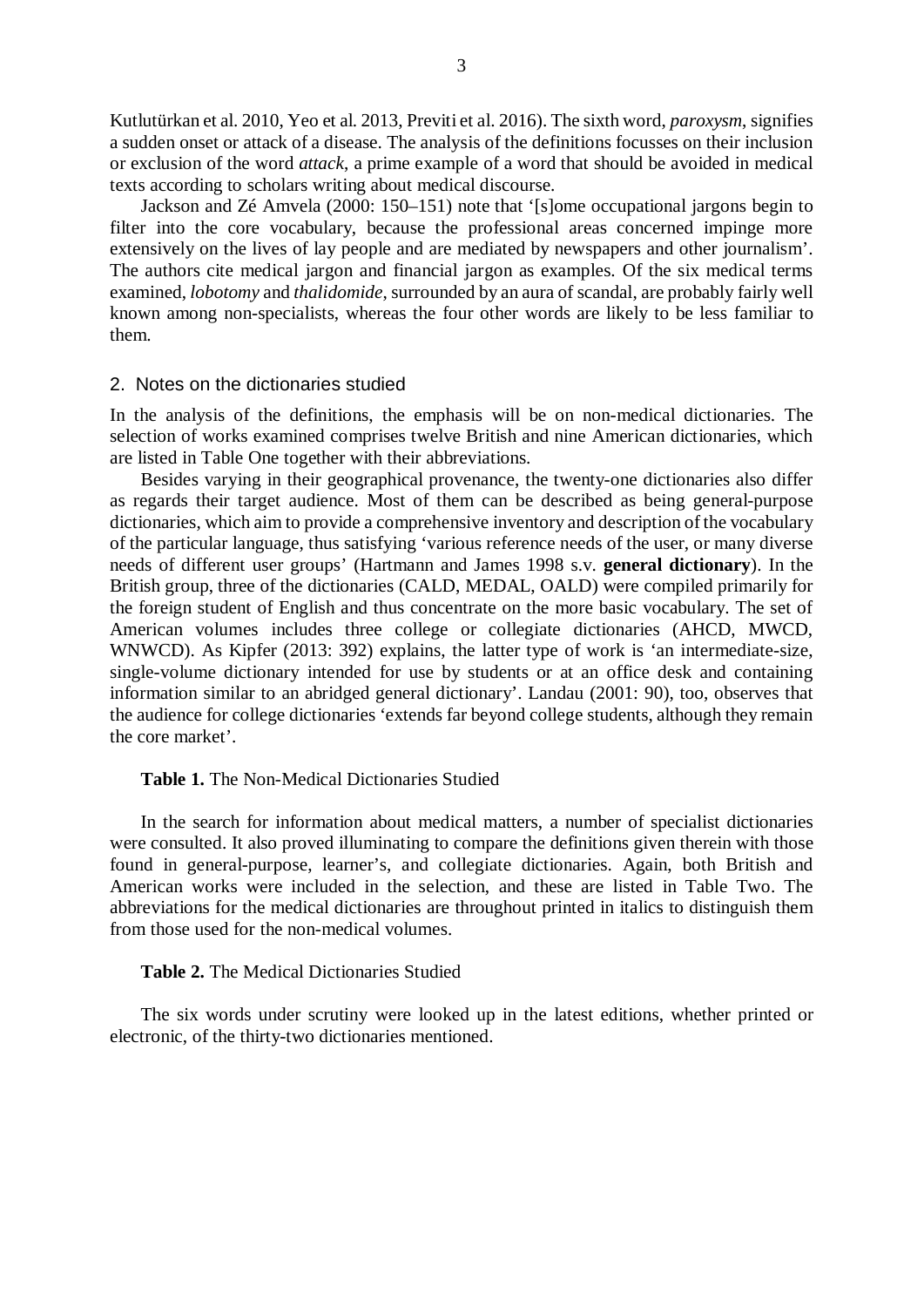## 3. Analysis of the Definitions

## *3.1. Warfarin*

The drug known as *warfarin* belongs to coumarins, plant-based compounds found in for example red clover and sweet clover. In the early 1920s, some American and Canadian veterinarians noticed that cattle ingesting sweet clover hay which had not been dried properly tended to develop haemorrhagic illnesses and eventually bleed to death. The substance that caused the bleeding was isolated by Professor Paul Link and his research team at the University of Wisconsin in the 1930s and named *dicoumarol*. After successful testing in humans, dicoumarol was marketed in 1942 as an oral anticoagulant used to prevent and treat thrombosis (Ravina 2011: 146–147). Subsequently, several new coumarin derivatives were synthesized in Link's laboratory, among them warfarin, so called after Wisconsin Alumni Research Foundation (WARF). Warfarin 'soon gained popularity as an excellent rat poison' (ibid., 148), causing the rodent to bleed to death. Like dicoumarol, warfarin also started to be used as an anticoagulant in human patients.

It is perhaps understandable that the history of the medicine makes many patients taking warfarin feel a degree of uneasiness or worry. Doctors have addressed such concerns in information leaflets and on Internet sites such as 'Ask Dr. Louise' (www.askdrlouise.com), where one of the questions answered by Dr Louise Achey is 'I'm on warfarin. Is it true that I'm taking *RAT POISON?*'. Lexicographers, no doubt, are aware of patients consulting their works to learn the meanings of specific words relating to their treatment. In the drafting of the definitions, factual accuracy is essential, but creating unfounded panic should be avoided. With some medical terms, that may be a challenging task.

Each of the twenty-one non-specialist dictionaries examined, except for one, state that warfarin is used as both a rodenticide and an anticoagulant drug. The description in OAD, 'a water-soluble anticoagulant used esp. as a rat poison', surely leaves out an essential aspect of meaning and would be potentially worrying for a cardiac patient consulting the work.

The majority of the definitions do not mention any difference in the chemical composition of the rat poison and the medicine. The following are typical examples of how the meaning of *warfarin* is explained to the users of general-purpose, learner's, and collegiate dictionaries, respectively:

- (1)(a) a water-soluble compound with anticoagulant properties, used as a rat poison and in the treatment of thrombosis (COED)
- (1)(b) MEDICAL a drug used as a poison to kill rats, or for treating some illnesses by making your blood thinner (MEDAL)
- (1)(c) A white crystalline compound,  $C_{19}H_{16}O_4$ , used as a rodenticide and as an anticoagulant (AHCD)

Eight dictionaries, four of them British and another four American, distinguish between the types of warfarin used as a rodenticide and as a medical anticoagulant, typically mentioning that warfarin appears in the form of its sodium salt in the drug. The descriptions in  $(2)(a)$ –(b) would lead the reader to think that the rodenticide and the medicine are chemically two different substances.

- (2)(a) trademark a substance that is used to kill RATS and is also used in a slightly different form as a medical treatment in order to prevent blood from CLOTTING (= becoming solid) (CALD)
- (2)(b) a colorless crystalline compound that is used as rat poison and, usually in the form of its sodium salt, medicinally as an anticoagulant (EWED)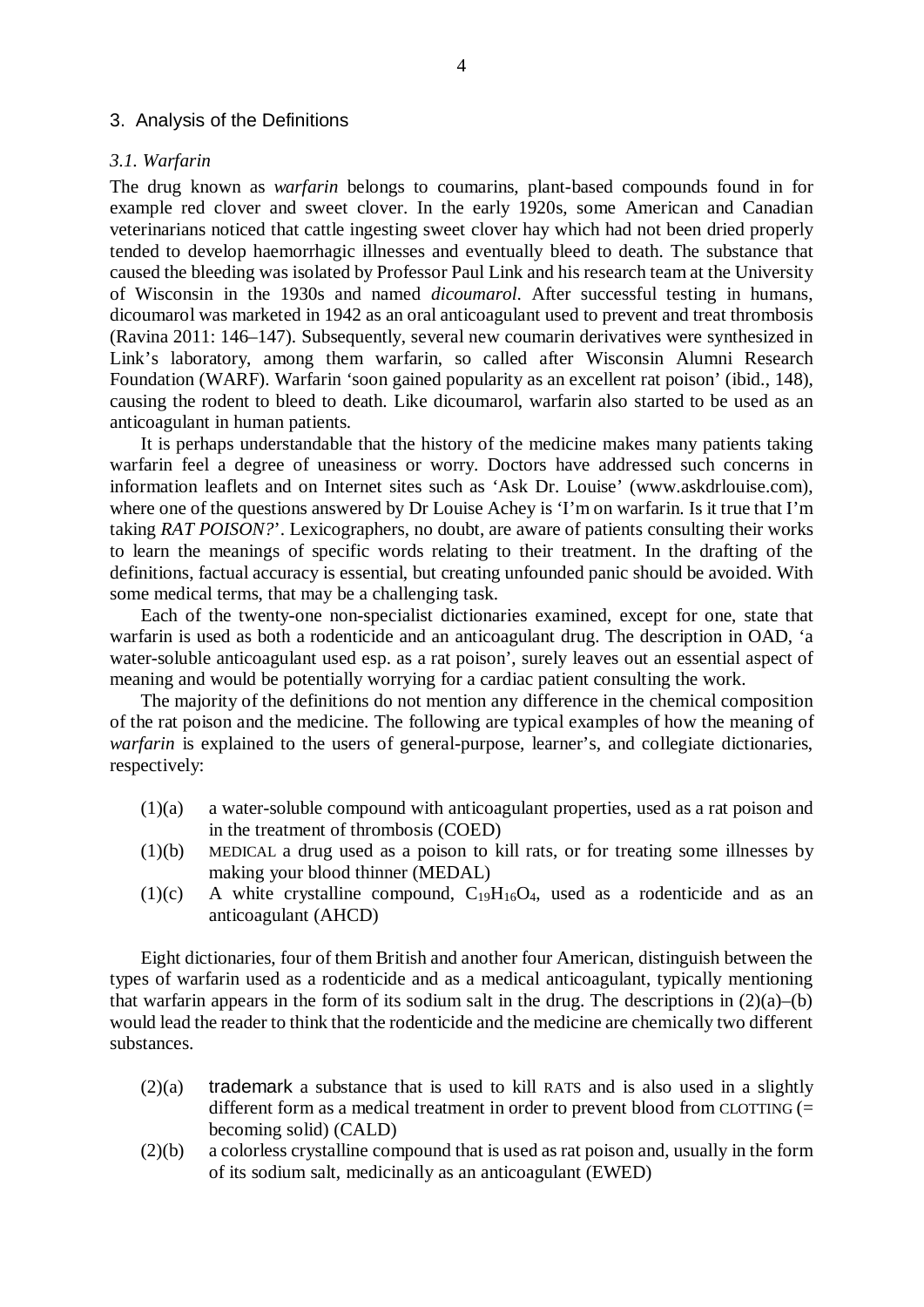It is possible that the intention of the above lexicographers was to provide an element of reassurance for those readers not comfortable with the idea of a rat poison being adopted into medical use. If so, their approach was radically different from that of the compilers of AHD and MWCD, where the sodium salt form of warfarin is said to be used as both rodenticide and blood medication:

- $(3)(a)$  A white crystalline compound,  $C_19H_16O_4$ , that inhibits production of prothrombin and is used in the form of its sodium salt as an anticoagulant drug and rodenticide (AHD)
- (3)(b) a crystalline anticoagulant coumarin derivative  $C_{19}H_{16}O_4$  used chiefly in the form of its sodium salt as a rodent poison and in medicine (MWCD)

The discrepancies between the different definitions studied are perplexing. What, one might ask, *is* the relationship between the rat poison and the blood-clotting drug? The eleven medical dictionaries consulted do not necessarily provide any elucidation in the matter. *CLM* contains no entry for the word, and the other British volumes cite the two applications of warfarin without any comment on differences in chemical composition. Of the American works, surprisingly, two (*MMD*, *WNW*) do not mention that warfarin is also used as a rat poison. The other four include the fact in their entries, and, like the British medical dictionaries, draw no chemical distinction between the substances used for the two purposes. *SMD*, for instance, has the following entry for **warfarin**:

(4) An anticoagulant with the same actions as dicumarol [alternative spelling of *dicoumarol*]; also used as a rodenticide; also available as the potassium salt, with the same actions and uses

In the light of the following passage from Pohanish (2015: 847), those dictionaries are closer to the mark that do not suggest, either intentionally or unintentionally, that the medicine is chemically something quite different from the rodenticide:

Warfarin and its sodium salt is an anticoagulant rodenticide used for controlling rats and house mice in and around homes, animal and agricultural premises, and commercial and industrial sites. It is effective in very low dosages … The sodium salt is also used to treat people with blood hypercoagulation problems.

The rather confusing picture that emerges from the non-medical dictionaries in particular may have its origins in the lexicographers' awareness of the chemical property of solubility and its role in the development of the drug. Of the entries for *warfarin* quoted so far, only (1)(a) comments on the solubility of the substance, calling it 'water-soluble', a word that also occurs in four other Oxford dictionaries (IOD, ODE, OED2, OAD). Those descriptions apparently contrast with the ones in  $(5)(a)$ –(b), which leads to confusion worse confounded.

- (5)(a) a crystalline insoluble optically active compound, used as rodenticide and, in the form of its sodium salt, as a medical anticoagulant. Formula:  $C_{19}H_{16}O_4$  (CED)
- (5)(b) a crystalline insoluble substance  $(C_{19}H_{16}O_4)$  used as a rodenticide and medically (in the form of its sodium salt) as an anticoagulant (ChD)

Five general-purpose dictionaries inform the reader that warfarin is soluble, another four (CED, ChD, TED, RHD) that it is insoluble. According to Pohanish (2012: 2723), the pure form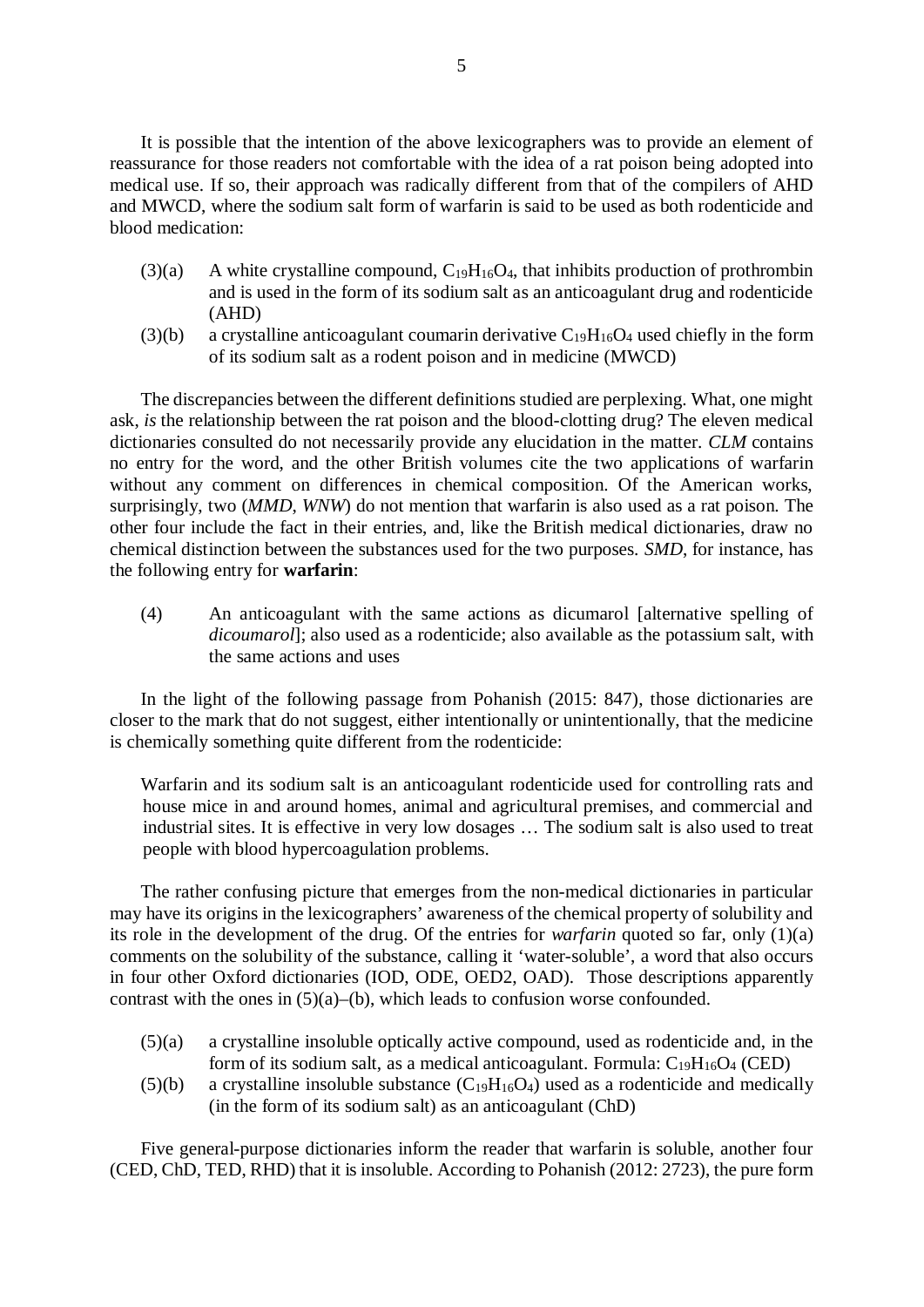of warfarin is 'a colorless, odorless crystalline solid', which is '[p]ractically insoluble in water'. Medication taken orally has to be soluble to enable absorption from the gastrointestinal tract, hence pure warfarin cannot be used directly for that purpose. To circumvent this problem, the pharmaceutical industry routinely manufactures insoluble substances as sodium salts, which aid the solubilization of the active pharmaceutical component. But how many readers without a degree in chemistry know that? Those who do not may well think that the adjective *insoluble* in the above citations also applies to the medical anticoagulant.

Two of the twenty-one non-specialist dictionaries studied manifest a more radical policy than the other works, presenting as they do two different definitions of *warfarin*, numbered separately. One of these, RHD, also employs field labels in its entry, possibly in an attempt to further emphasize the distinction between rat poison and medicine:

- (6)(a) *Chem.* **1**. a colorless, crystalline, water-insoluble anticoagulant,  $C_{19}H_{16}O_4$ , used chiefly as a rodenticide. **2**. *Pharm*. a preparation of this used in the management of potential or existing clotting disorders (RHD)
- (6)(b) 1 a colorless, odorless, tasteless rat poison,  $C_{19}H_{16}O_4$ , a crystalline powder that causes fatal internal bleeding in rodents 2 this drug neutralized with sodium hydroxide, used in medicine as an anticoagulant (WNWCD; the verb *neutralize* is here used in the sense 'make (an acidic or alkaline substance) chemically neutral', but many readers probably misinterpret it to mean 'render ineffective')

Dictionaries often vary in how they divide polysemous words into meanings (Stock 2008: 159, Béjoint 2010: 287, Lew 2013: 288), but in the light of the above discussion it is doubtful whether *warfarin* can in fact be said to have two different meanings. The need for field labels can also be questioned. According to Landau (2001: 226), '[a] label or qualifying phrase is essential when a word is used in two or more different disciplines with different meanings, or if it is used in one sense technically and in another popularly'. The usefulness of a label in such instances is also noted by Verkuyl et al. (2003: 301–302). In addition to RHD, only two other dictionaries in our selection, MEDAL and OED2, assign a field label to *warfarin*, the former opting for MEDICAL, the latter for *Pharmacol*. In both, the label appears at the very beginning of the entry, followed by a single definition. The contrast between (6)(a) and (7) points up the complexities involved in labelling, but also suggests that the compilers of RHD strove to separate the rodenticide from the drug more clearly than was seen necessary by their colleagues at OED2.

(7) *Pharmacol.* A water-soluble crystalline anticoagulant used as a selective rodenticide, and as a prophylactic against embolism in the treatment of thrombosis;  $3-(3-\alpha x - 1-\beta x)$  + hydroxy coumarin,  $C_{19}H_{16}O_4$ ; (also *warfarin sodium*) the sodium salt of this (OED2)

## *3.2. Thalidomide*

The sedative-hypnotic thalidomide, first synthesized in 1953, was widely marketed for the treatment of nausea in pregnant women from 1958 onwards (Dally 2001: 807). It soon transpired that the drug could have dramatic side effects for the mother and the fetus. The patient under medication was liable to peripheral neuropathy and the baby was often born with malformed limbs and damage to eyes, ears and internal organs. Owing to its potential to cause fetal malformations, thalidomide was withdrawn from general use in the early 1960s (Richardson and Gangolli 1999: 382, Kim and Scialli 2011: 1). Dally (2001: 807) states that the drug 'created one of the most dramatic tragedies in the history of medicine'.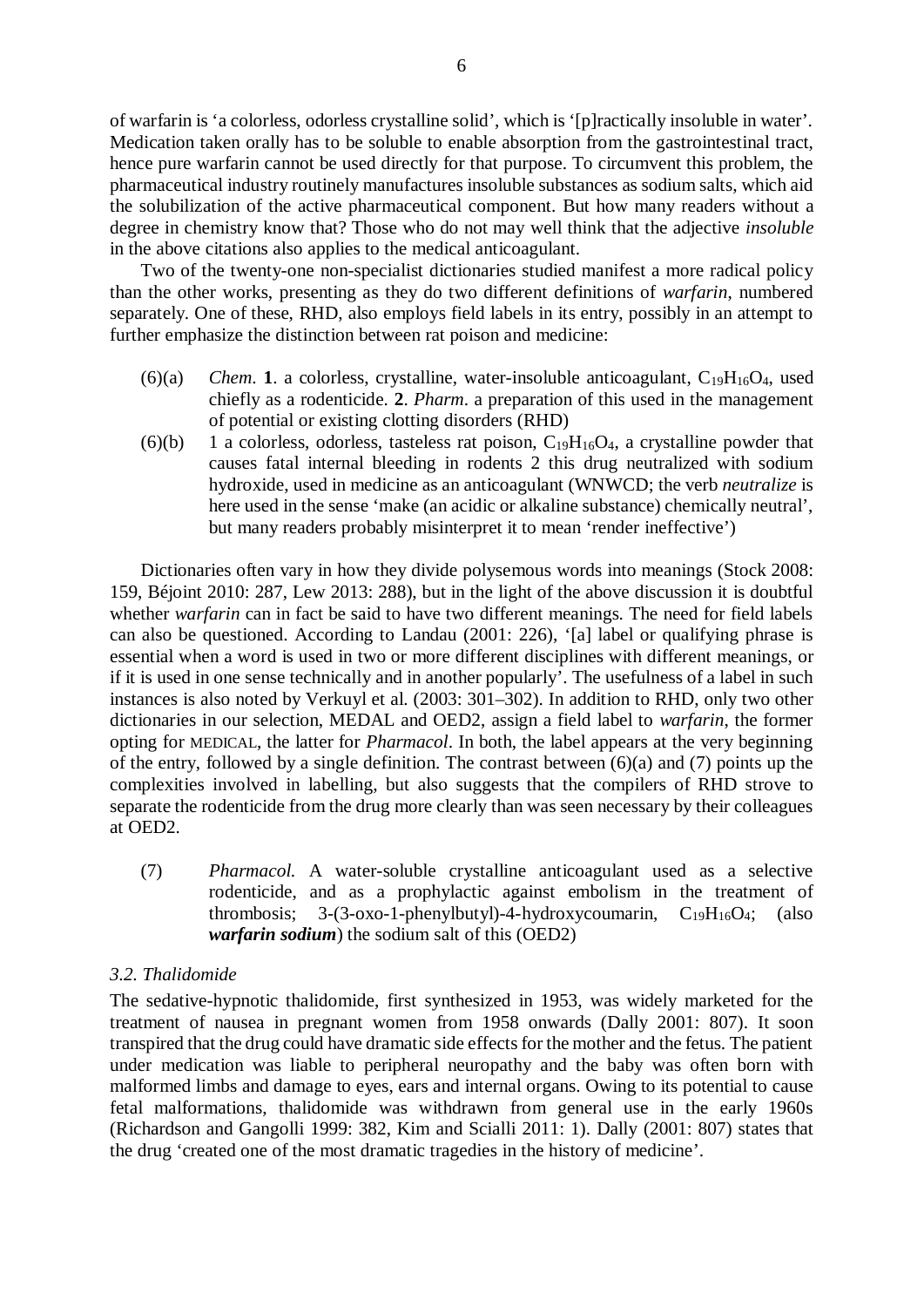Although banned in the treatment of pregnant women, thalidomide has more recently been approved for treatment of leprosy, multiple myeloma (a tumour of the bone marrow), and the wasting syndrome of advanced HIV infection. It has been proposed that a number of other diseases might benefit from the anti-inflammatory properties of the drug (Kim and Scialli 2011: 4). According to Kim and Scialli (ibid., 5), '[b]ecause thalidomide is useful in the treatment of serious diseases, it is likely that this product will continue to be used in therapeutics until safer alternatives become available'.

All twenty-one non-specialist dictionaries refer to the tragic consequences of thalidomide ingestion by pregnant women. Most of the definitions, like (8)(a)–(b), contain a time adverbial such as *formerly* or *once*, indicating that the drug is no longer used. Some entries, among them  $(8)(c)$ –(d), make specific mention of the 1950s or 1960s.

- (8)(a) a drug formerly used as a sedative and hypnotic but withdrawn from use when found to cause abnormalities in developing fetuses (TED)
- (8)(b) a drug that was once used to help people relax or sleep. It was found to cause damage to babies inside the WOMB, especially by stopping the development of their arms and legs, when it was taken by their mothers (CALD)
- (8)(c) a drug produced in the 1950s to help people to relax. Doctors later discovered that it caused babies to be born with arms and legs that had not developed normally (MEDAL)
- (8)(d) a drug formerly used as a sedative, but withdrawn in the UK in the early 1960s after it was found to cause congenital malformation or absence of limbs in children whose mothers took the drug during early pregnancy (ODE)

The omission of a time adverbial locating the sedative-hypnotic use of thalidomide firmly in the past may mislead the reader into thinking that the drug is still prescribed for that purpose. In (9)(a)–(b), the present perfect form of the verb phrase would further contribute to that interpretation.

- (9)(a) a synthetic sedative and hypnotic drug that has caused physical defects, including limb malformation, in fetuses when taken by women in the first three months of pregnancy (EWED)
- (9)(b) a sedative and hypnotic drug  $C_{13}H_{10}N_2O_4$  that has been the cause of malformation in infants born to mothers using it during pregnancy (W3)

The specialist dictionaries studied have in general formulated their definitions of *thalidomide* with great care, but the entry in *MIM*, like the ones in EWED and W3, may suggest a continued use of the drug as a sedative-hypnotic:

(10) A sedative and hypnotic drug,  $C_{13}H_{10}N_2O_4$ ; produces fetal deformities of the limbs and other defects when taken by pregnant women (*MIM*)

Not all mothers who had been exposed to thalidomide gave birth to malformed babies, and malformations also occurred in babies whose mothers had not taken the drug (Warkany 1988, 217). Rightly, therefore, the definitions in the non-specialist dictionaries, including  $(8)(a)$ – (9)(b), do not usually imply or directly state any automatic cause-effect relationship between the drug and fetal malformation. The entry in RHD, however, seems too categorical. Instead of 'affects' and 'results', 'may affect' and 'may result' would have been more accurate formulations in (11). In fact, none of the general-purpose, learner's, or collegiate dictionaries have resorted to modal auxiliaries on this point.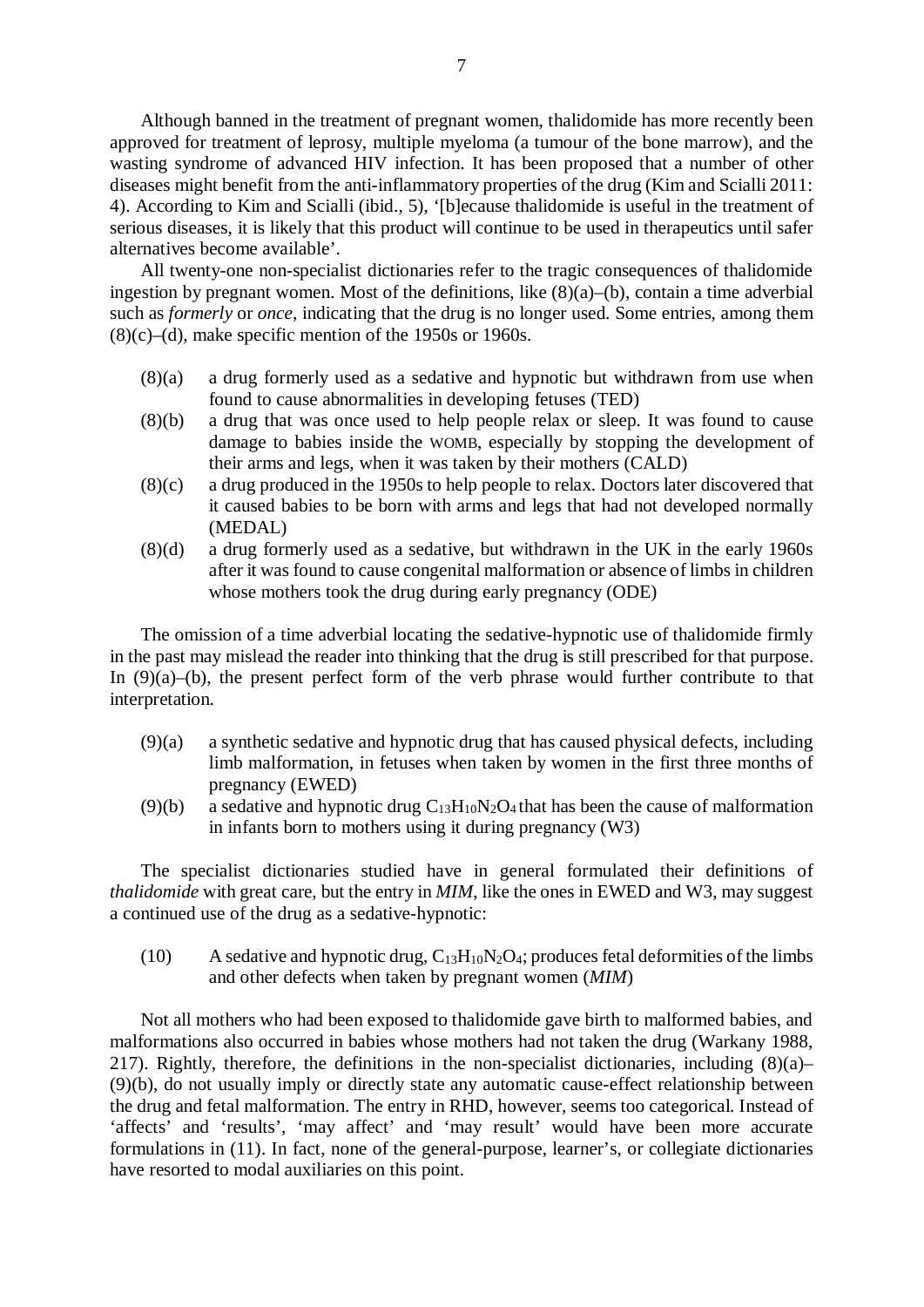(11) *Pharm.* a crystalline, slightly water-soluble solid,  $C_{13}H_{10}N_2O_4$ , formerly used as a tranquilizer, sedative, or hypnotic: it was discovered that when taken during pregnancy it affects normal growth of the fetus and results in abnormally shortened limbs of the newborn (RHD)

In their quest for maximum accuracy, OALD and OED2 have respectively included the words *some* and *sometimes* in their explanations:

- (12)(a) a SEDATIVE drug which was used until the 1960s, when it was discovered that if given to pregnant women, it prevented some babies from developing normal arms and legs (OALD)
- (12)(b) A non-barbiturate sedative and hypnotic,  $C_{13}H_{10}N_2O_4$ , which was found to be teratogenic when taken early in pregnancy, sometimes causing malformation or absence of limbs in the fœtus (OED2)

In corresponding passages, half of the medical dictionaries consulted use an explicit word or phrase indicating tentativeness, some examples being '[a] drug … which was thought to have been responsible for up to an estimated 12–15 000 cases of embryopathy' (*DMM*), '[i]ts use was halted because use during early pregnancy was often followed by the birth of infants with serious developmental ANOMALIES' (*MKE*), '[a] hypnotic drug that … may cause the birth of infants with phocomelia and other defects' (*SMD*), and 'it can cause a syndrome of congenital malformations in the developing fetus' (*WNW*). Contrary to those citations, the one in (10) does not tone down the statement in any way. Here, too, 'may produce' would have been a better description than 'produces'.

The most radical difference between the specialist and the non-specialist works lies in the inclusion or exclusion of the newer applications of thalidomide. Except for *MIM*, all the medical dictionaries that list the word (*CLM* does not) observe that the drug now has what *DMM* calls 'a new generation of indications'. In the group of non-specialist dictionaries, only two mention the re-emergence of thalidomide as a medication against leprosy. Both volumes are American, one a general-purpose dictionary, the other a collegiate one:

- (13)(a) A sedative and hypnotic drug,  $C_{13}H_{10}N_2O_4$ , withdrawn from general use after it was found to cause severe birth defects when taken during pregnancy. It is currently used to treat leprosy (AHD)
- (13)(b) a drug  $C_{13}H_{10}N_2O_4$  that was formerly used as a sedative and is now used as an immunomodulatory agent esp. in the treatment of leprosy and that is known to cause malformations of infants born to mothers using it during pregnancy (MWCD)

In AHCD, a collegiate dictionary derived from AHD, limitations of space have probably resulted in nothing being said about the present-day use thalidomide. The complete omission of such information from the British general-purpose and learner's dictionaries may be connected to Britain, alongside Germany, being one of the countries hit hardest by the thalidomide tragedy, with hundreds of malformed babies being born when the sedativehypnotic was commonly prescribed (Dally 2001: 807). The disaster was averted in the United States because of the hold on the drug's approval and, when the news from Europe reached the country, the subsequent ban on its marketing (Kim and Scialli 2011: 1).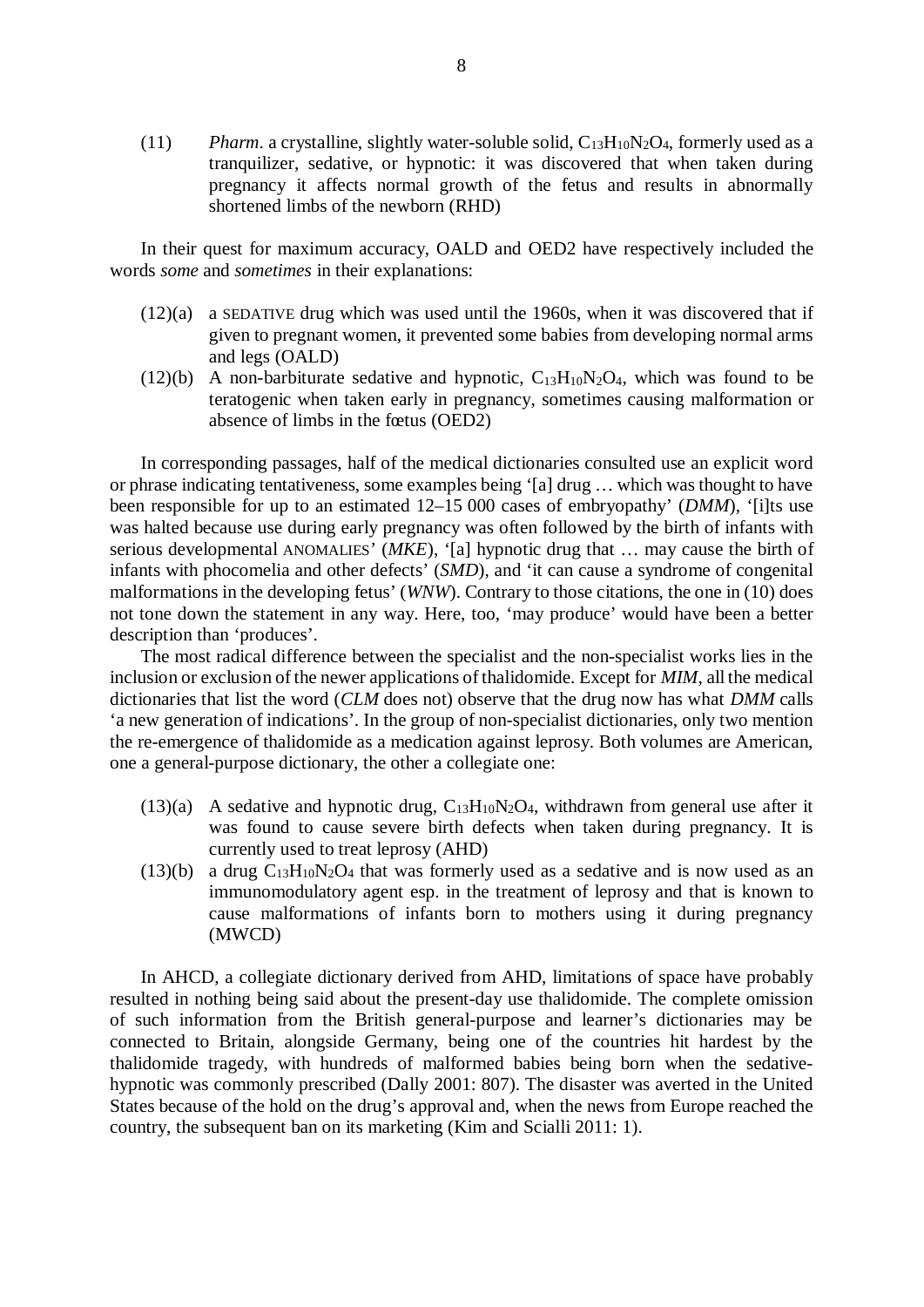#### *3.3. Lobotomy*

The story of lobotomy is another sad chapter in the history of medicine. The basic meaning of the term *lobotomy* is 'surgical incision into a lobe' (e.g. *DIM*, *MIM*, and *SMD* s.v.). More often the word applies specifically to what was formerly the most common procedure in psychosurgery, that is, the cutting through of the nerve fibres of a lobe of the brain. In most operations, the areas affected were the prefrontal and frontal lobes, whose connection with the thalamus was severed. The synonymous terms *frontal* and *prefrontal lobotomy* apply to such cases (e.g. *DIM*, *MIM*, and *MKE* s.v. **lobotomy**). Prefrontal lobotomy, which involves incision of white nerve fibres, is also known as *leucotomy* or *leukotomy* (e.g. *DIM* s.vv., *MKE* s.v. **leukotomy**). The longer phrase *prefrontal leucotomy/leukotomy* also occurs in the same sense (*CLM* s.v. **lobotomy/prefrontal leucotomy**, *CMD* s.v. **leucotomy**, *MIM* s.v. **leukotomy**, *SMD* s.v. **lobotomy**).

Lobotomy as a form of treatment for mental disorders was introduced in the 1930s by the Portuguese Antonio Egaz Moniz. In 1936, Walter Freeman was the first to adopt the technique in the United States. Freeman 'reported favorable results in patients with schizophrenia and affective disorders' (Ponce 2014: 912). Especially after Moniz's 1949 Nobel Prize, lobotomy gained a firm foothold in many countries. It has been estimated that between 1936 and the 1970s, approximately 50 000 operations were performed in the United States (Wood and Wood 2008: 153). The technique remained controversial owing to a high mortality rate and severe side effects, which included 'seizures, inertia, apathy, social inappropriateness, and decreased attention' (Ponce 2014: 912). The introduction of the drug chlorpromazine in 1954 gradually led to the abandoning of prefrontal lobotomy, which is now banned in some countries (ibid.). Bentall (2009, 16) states that '[t]he widespread use of the prefrontal leucotomy is now regarded as a dark episode in the history of psychiatry'.

Those who consult several medical books and dictionaries in an attempt to learn whether lobotomies are still performed are likely to become slightly perplexed. *CMD* s.v. **leucotomy**  agrees with Ponce (2014) in its statement that 'prefrontal leucotomy … has now been abandoned'. *MKE* is less categorical in its description s.v. **lobotomy**: 'Once fairly common as a method of controlling violent behavior, in recent decades its use has become rare', and *MMD* concurs in its entries for **lobotomy** ('It is seldom performed') and **prefrontal lobotomy** ('An archaic technique, it is rarely used today'). In *CLM*, lobotomy is described as 'a seldomperformed procedure'. Quite a few of the medical dictionaries, among them *DIM*, *MIM*, *ODP*, and *SMD*, give no information about the currency of the procedure in modern times.

The variation in the descriptions may be due to different countries each adopting their own policies in the treatment of psychiatric patients. More likely, however, the lack of harmony is due to terminological issues and the question of what exactly counts as a lobotomy. It would appear that certain less invasive procedures than the original prefrontal lobotomy are subsumed under the terms *lobotomy* and *leucotomy* in present-day medical literature. In its entry for **leucotomy**, *CMD* observes that '[m]odern procedures use stereotaxy and make selective lesions in smaller areas of the brain'. The following passage from Cave (2002: 24–25) further testifies to the term *lobotomy*, at least for some authors, covering several types of operations on the brain:

 Lobotomies now involve drilling two small holes in the forehead through which radioactive rods can be inserted; electrical probes or lasers can also be used to burn out tissue in selected areas. For example, a bilateral stereotactic subcaudate tractotomy cuts the pathway between the limbic system and the hypothalamus … and is used to treat depression. Obsessivecompulsive disorder is treated by a cingulotomy, which cuts the connections between the prefrontal cortex and the limbic system … Aggressive and violent patients can be treated with a limbic leucotomy.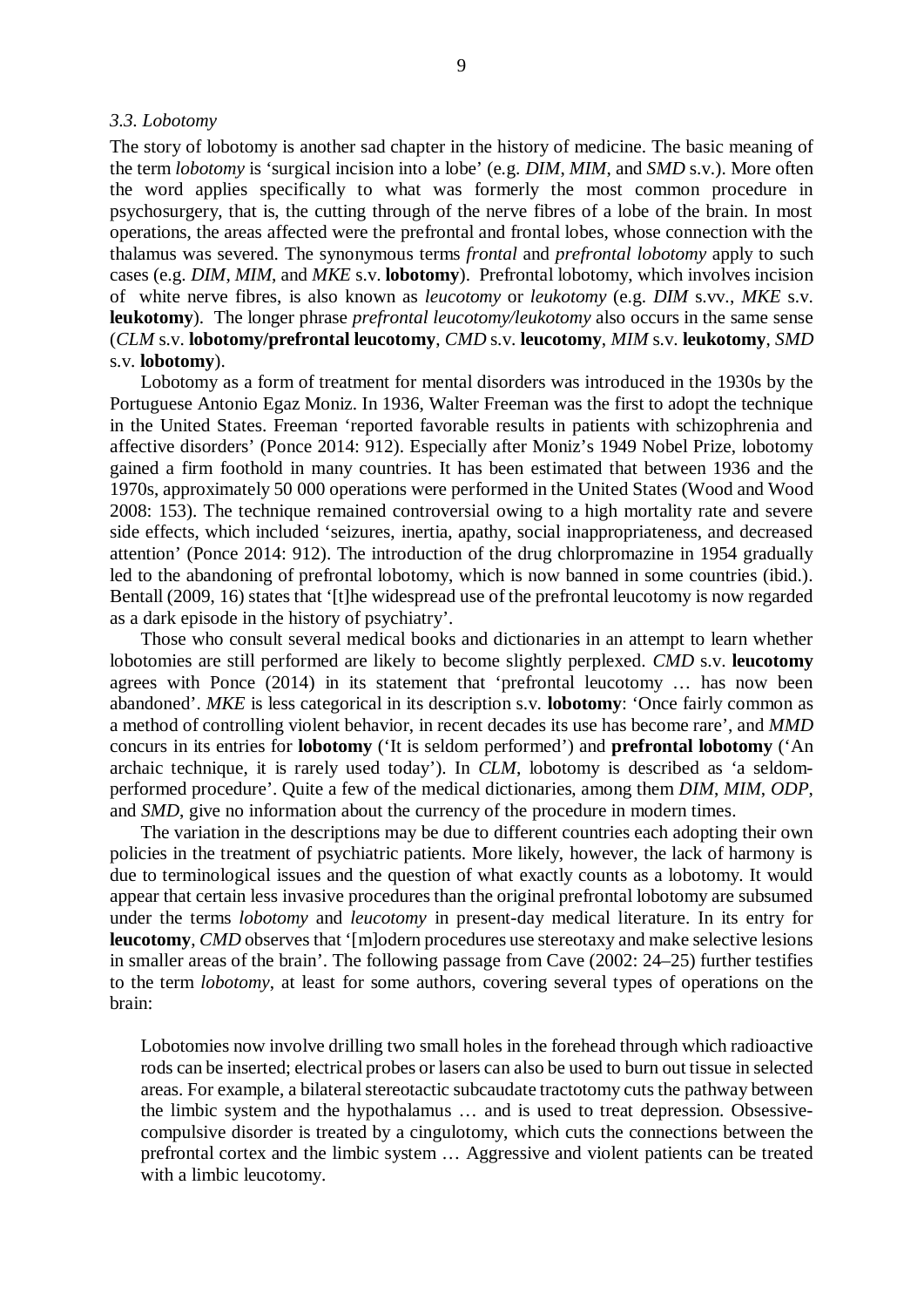Neurosurgery meant to alleviate psychiatric symptoms, known as *psychosurgery*, is not commonly practised. *DMM* s.v. **psychosurgery** states that before doctors resort to such operations, 'it must be established that the patients are unresponsive to all other therapy and that the condition is chronic, i.e. of greater than three years' duration'. In his article of 1994, Snaith wrote that psychosurgery was still performed in Britain, with 'probably over 20 operations a year' (Snaith 1994: 583).

In the light of the above discussion, it is not surprising that the entries for **lobotomy** in the twenty-one non-specialist dictionaries vary in their descriptions of the present-day currency of the operation. Of the British and the American titles alike, half omit any comment on the matter. In the group of British works, we find such entries in CED, ChD, IOD, MEDAL, OED2, and TED, the American volumes with a similar policy being AHCD, RHD, WNED, and W3. A comparison of AHD in (14)(a) with AHCD in (14)(b), as with *thalidomide*, shows how space constraints typical of printed works have led to the omission of certain types of information in the collegiate version.

- (14)(a) Surgical incision into the frontal lobe of the brain to sever one or more nerve tracts, a technique formerly used to treat certain mental disorders but now rarely performed (AHD)
- (14)(b) Surgical incision into the frontal lobe of the brain, a technique used to treat certain mental disorders (AHCD)

Half of the definitions place the practice of lobotomy in the past by using time adverbials such as *formerly*, *once*, or *in the past*. In two instances, *formerly* is modified by *especially*, which appears to be an appropriate addition:

- (15)(a) a brain operation used, *esp* formerly, in the treatment of some mental disorders, e.g. violent psychoses, in which nerve fibres in the cerebral cortex are cut in order to change behaviour (PED)
- (15)(b) surgical severance of nerve fibers connecting the frontal lobes to the thalamus performed esp. formerly for the relief of some mental disorders (MWCD)

OALD uses the adjective *rare* in its entry for the word, as seen in example (16). In view of the commonness of the operation in the past, one might have considered adding *now* in front of *rare*. The adverb phrase 'now rarely' in fact appears in the AHD passage in (14)(a). It is an economical formulation that expresses things neatly, yet accurately.

(16) a rare medical operation that cuts into part of a person's brain in order to treat mental illness (OALD)

Explaining the reasons for the decline of lobotomy would be beyond the scope of a dictionary definition, one of the traditional principles of defining being 'Aim for maximum economy' (Atkins and Rundell 2008: 435). The only non-specialist dictionaries that mention the adverse effects of the treatment are BED and its sister volume EWED, both of which note that 'the operation had serious side effects'.

As noted earlier, *lobotomy* basically means 'surgical incision into a lobe'. That meaning is given in only six of the general-purpose, learner's, and collegiate dictionaries, five of them British (CED, ChD, IOD, OED2, TED), one American (RHD). In non-specialist contexts, indeed, the word would most often denote the brain operation in particular, a sense that can also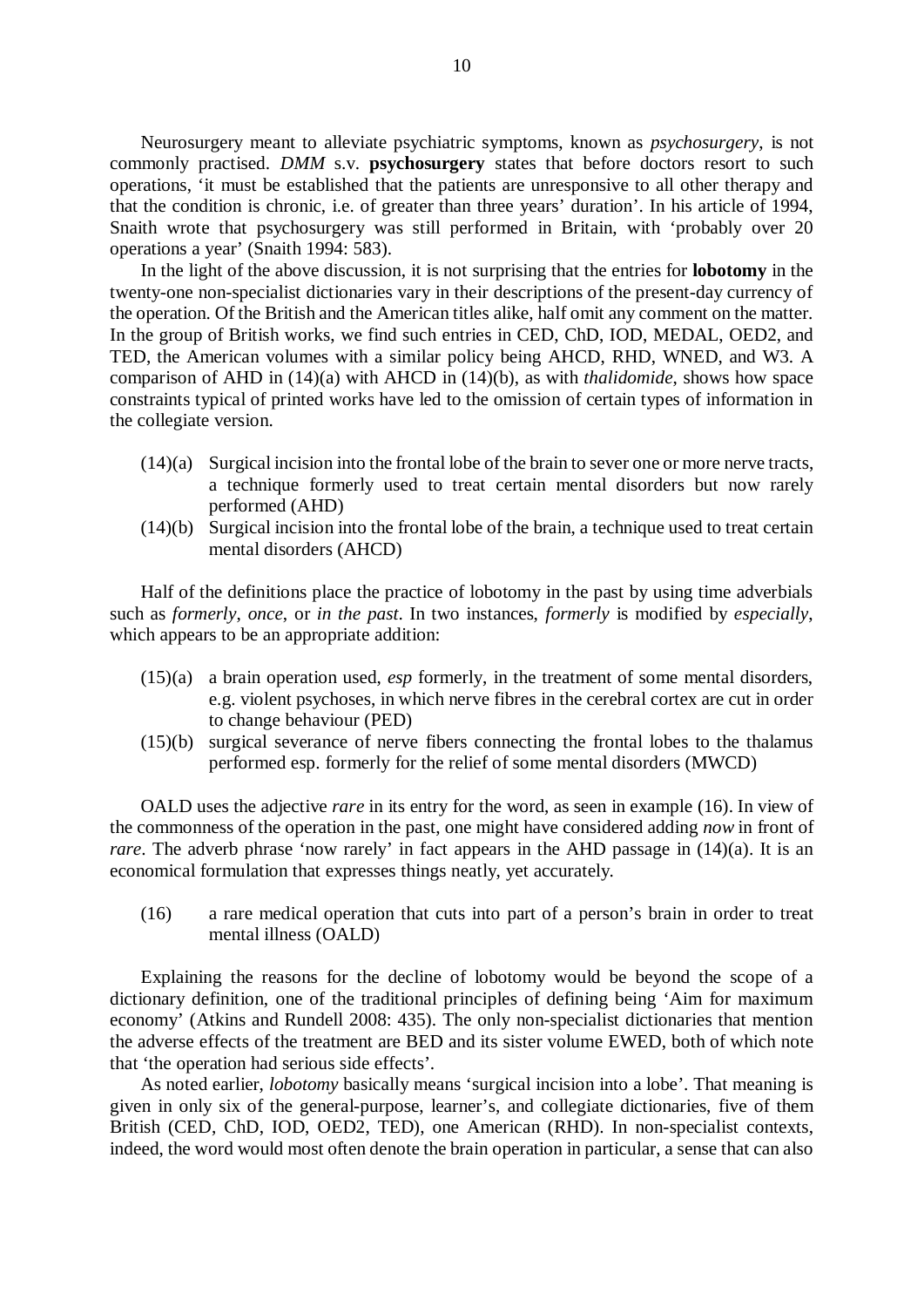be expected to be prevalent in the corpora examined by lexicographers working for various publishing houses.

For some of the specialist words to be entered into a dictionary, it may be difficult to draft a definition that is scientifically accurate but not too technical for a layperson. When the target audience are learners of English, the task is complicated by the need to use fairly basic and common words in explaining what the term means. Such complications notwithstanding, the definition of *lobotomy* in MEDAL, one feels, would have benefited from further consideration and reformulation:

(17) MEDICAL a medical operation in which part of someone's brain is removed as a way of treating serious mental illness (MEDAL)

#### *3.4. Gastroscope, cystoscope*

Gastroscopes and cystoscopes belong to a group of medical instruments known as *endoscopes*, which are used for examining the interior of a hollow tubular structure or body cavity. Modern gastroscopes are fully flexible tubes passed into the stomach through the mouth and esophagus. Cystoscopes are either flexible or rigid, inserted into the bladder via the urethra. Patients scheduled to undergo gastroscopy or cystoscopy often have a high pre-operative anxiety level. One of the Internet sites where doctors aim to allay such fears is GastroNet (http://www.gastro.net.au/), where Dr G. M. Andrew writes as follows:

 Patients usually have three major concerns prior to endoscopy – the outcome of the procedure (could it be cancer?), complications of the procedure, and most importantly the question "Doctor, how much will I feel the procedure?" or "Will it hurt?" With modern sedation and careful monitoring the great majority of patients will feel comfortable during the procedure.

The learner's dictionaries CALD, MEDAL, and OALD give neither *gastroscope* nor *cystoscope*, and the same applies to the general-purpose WNED. The seventeen other nonspecialist works list both terms and state that the former instrument is meant for visualizing the stomach, the latter for examining the interior of the bladder, some descriptions also including the urethra. CED and TED do not specify how a gastroscope or a cystoscope is inserted into the body, as shown by examples (18)(a)–(b). The adjectives *slender* and *tubular* in the entries for **cystoscope** do, however, give the reader a clue to the nature of the procedure. MWCD employs the word *endoscope* in its definitions, but passages such as (18)(c) are likely to send the reader from one entry to another. Ayto (1983: 90) makes the relevant comment that the genus word designating the superordinate category to which the thing defined belongs 'must not, in a general dictionary, be so specific as to lie outside the probable competence of a general reader'.

- (18)(a) a medical instrument for examining the interior of the stomach (CED and TED s.v. **gastroscope**)
- (18)(b) a slender tubular medical instrument for examining the interior of the urethra and urinary bladder (CED and TED s.v. **cystoscope**)
- (18)(c) an endoscope for viewing the interior of the stomach (MWCD s.v. **gastroscope**)

Only two dictionaries, BED and the closely related EWED, supply their users with exact information about the channel of entry of both instruments: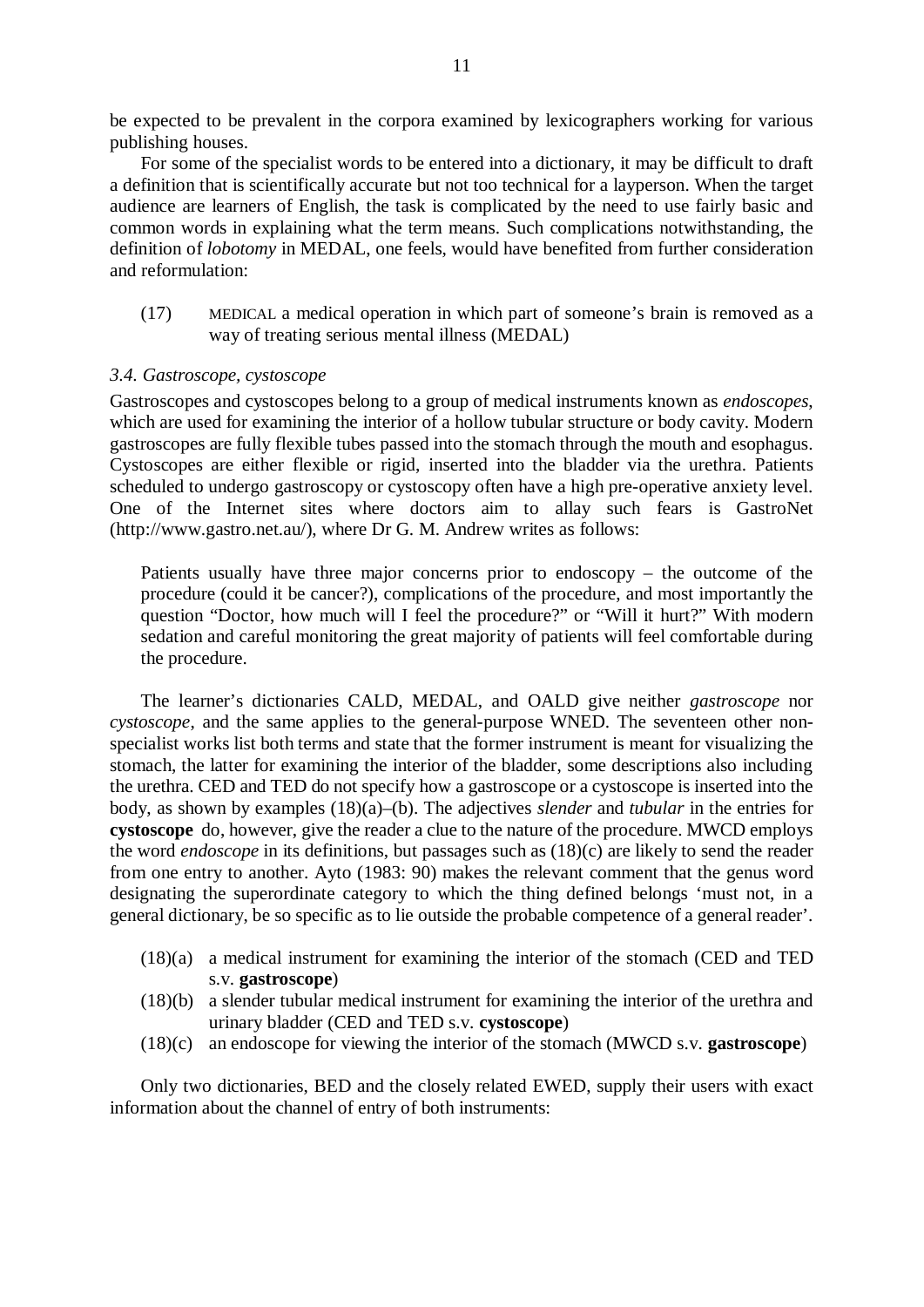- (19)(a) an instrument passed through the mouth and used to examine the stomach, consisting of a flexible tube that contains optical fibres coupled to an eyepiece and light source (BED and EWED s.v. **gastroscope**; 'fibres' spelt 'fibers' in EWED)
- (19)(b) a narrow tubular instrument that is passed through the urethra to examine the interior of the urethra and the urinary bladder (BED and EWED s.v. **cystoscope**)

Table Three indicates, for each of the seventeen publications listing the terms, the presence or absence of a mention of the manner of insertion of a gastroscope or cystoscope. What is noteworthy is that as many as twelve dictionaries give that information for one of the words, but not for the other. In the British group, there is one work that is more detailed in its description of **gastroscope** in this respect (OED2), whereas five provide a fuller account of **cystoscope**. In the American selection, the figures are reversed, with five dictionaries manifesting a more detailed treatment of **gastroscope**. Examples (20)(a)–(d) illustrate how the definitions for words describing similar objects may vary rather unaccountably within one and the same dictionary when it comes to the inclusion or exclusion of particular items of information.

- (20)(a) an instrument for looking at the interior of the stomach (PED s.v. **gastroscope**)
- (20)(b) an instrument that is passed through the URETHRA (tube that discharges urine from the bladder) for the visual examination of the bladder and the introduction of instruments into the bladder under visual control (PED s.v. **cystoscope**)
- (20)(c) a fiber-optic endoscope inserted through the mouth for visually inspecting the inside of the stomach (WNWCD s.v. **gastroscope**)
- (20)(d) an instrument for visually examining the interior of the urinary bladder (WNWCD s.v. **cystoscope**)

The causes of the discrepancies between the entries in a particular volume can only be conjectured. It is possible that the definitions for **gastroscope** and **cystoscope** were written by two lexicographers differing in the inclusiveness of their definitions. The difficulty of drawing a line between linguistic and encyclopedic features may be a further explanatory factor (cf. Ayto 1983: 94–95, Mackenzie and Mel'čuk 1988). It may be questioned whether the way in which the instrument is applied in fact contributes to the linguistic differentiation of types of endoscope. That information may by some lexicographers be considered encyclopedic and therefore excluded. From the reader's perspective, however, definitions like 'an instrument for looking at the interior of the stomach' in  $(20)(a)$  are likely to prompt the further question of how the 'looking' in fact takes place. It is difficult to say whether the omission of specifics has something to do with the supposed unpleasantness of the procedure. Some lexicographers may have been influenced by such considerations when drafting their definitions.

Of the eleven medical dictionaries, only two (*ODP*, *WNW*) state the manner of insertion s.v. **gastroscope**, the corresponding figure for **cystoscope** being five (*CMD*, *ODP*, *MKE*, *TCM*, *WNW*). The information may have been considered self-evident, possibly rendered unnecessary by the word *endoscope*, which appears in as many as nine of the entries. Some examples of policies of inclusion and exclusion are given in  $(21)(a)$ –(d).

- (21)(a) An instrument for viewing the interior of the stomach (*MIM* s.v. **gastroscope**)
- (21)(b) A flexible, lighted instrument that is put through the mouth and esophagus to view the stomach (*WNW* s.v. **gastroscope**)
- (21)(c) an endoscope used to visualize the inside of the urinary bladder (*CLM* s.v. **cystoscope**)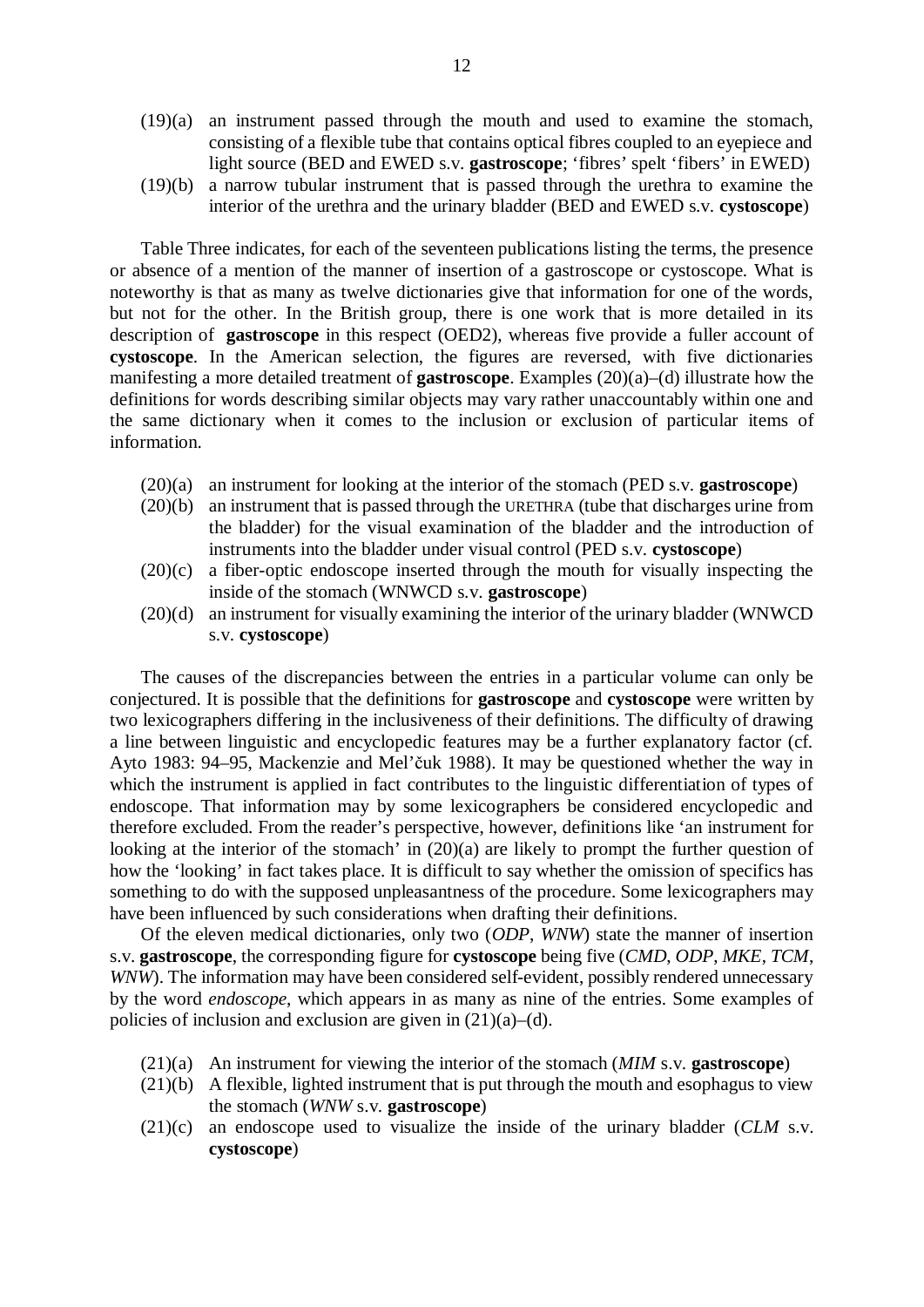(21)(d) An instrument for interior examination of bladder and ureter. It is introduced through the urethra into the bladder (*TCM* s.v. **cystoscope**)

**Table 3.** Mention of manner of insertion for *gastroscope* and *cystoscope*

#### *3.5. Paroxysm*

The longest and most detailed definition of *paroxysm* in the non-specialist dictionaries occurs in OED, where the word, labelled *Med.*, is stated to mean '[a]n episode of increased acuteness or severity of a disease, *esp*. one recurring periodically in the course of the disease; a sudden recurrence or attack, e.g. of coughing; a sudden worsening of symptoms'. The present article focusses on the occurrence of the word *attack* in the definitions of those dictionaries that contain an entry for *paroxysm*. Medical discourse relies heavily on metaphors derived from war and battle: illnesses are said to *attack* a patient, and medical practice is likened to 'a *war* in which doctors do *battle* with diseases and in which patients follow doctors' *orders* to *fight* the enemy within' (Woods 2006: 127). The use of military and belligerent metaphors in medical contexts has aroused a certain amount of criticism. It has been argued, for example, that the description of illness via war scenarios may lead to the demonization of the medical condition, raise the patient's anxiety level, suggest the possibility of defeat, and portray the sufferer's body as a battlefield (Woods 2006: 127–128, Semino 2008: 176–178). According to Goatly (2006: 28– 29), in discourse about antibiotic-resistant bacteria and auto-immune diseases, the DISEASE IS INVASION metaphor has started to give way to metaphors based on 'communication, balance, and symbiosis' as researchers progress in their study of etiological mechanisms and methods of treatment.

 In the general-purpose, learner's, and collegiate dictionaries, most of the definitions of *paroxysm* describe the phenomenon as an *attack*. Some typical examples are given in (22)(a)– (c), but the absence of any mention of the specifically medical uses of the word in COED distinguishes that dictionary from all the other ones. That omission is perhaps worth reconsidering in future editions.

- (22)(a) a fit, attack, or sudden increase or recurrence of disease symptoms, a convulsion (PED)
- $(22)(b)$  a fit, attack, or sudden increase of violence of a disease that occurs at intervals (WNED)
- (22)(c) a sudden attack or violent expression of something (COED)

The formulations without the word *attack* use either *fit* or *onset* to explain the concept to the reader,  $(23)(a)$ –(b) being two examples of such entries.

- (23)(a) a fit of disease (IOD and OAD)
- (23)(b) a sudden onset or intensification of a pathological symptom or symptoms, especially when recurrent (BED)

In the group of non-specialist dictionaries, altogether fourteen works out of the nineteen relevant ones (CALD and MEDAL only give the sense 'uncontrolled expression of emotion') employ the word *attack* in their definitions of *paroxysm*. Such definitions are thus found in 74% of the dictionaries.

A rather different picture emerges from the study of the specialist dictionaries that include an entry for *paroxysm*. Three of the eleven volumes (*DMM*, *ODP*, *WNW*) do not list the term.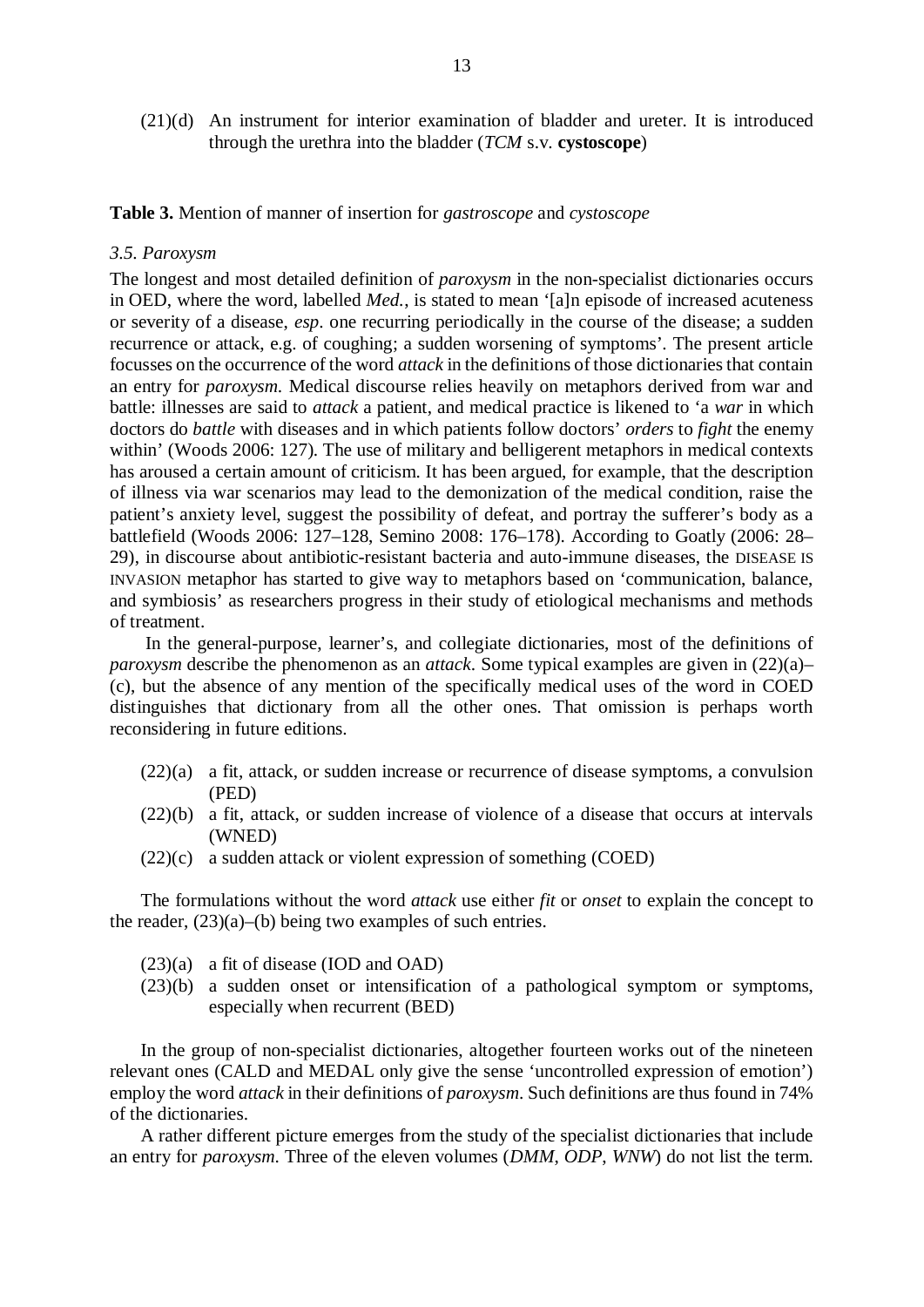Of the eight that do, three state that a paroxysm is a kind of *attack*, but five avoid the latter word in their definitions and instead produce formulations such as the ones in  $(24)(a)$ –(b).

- (24)(a) **1.** A sudden onset or recurrence of symptoms of a disease. **2.** A convulsion (*MIM*)
- (24)(b) **1.** a marked, usually episodic increase in symptoms. **2.** a convulsion, fit, seizure, or spasm (*MMD*)

What the above means is that only 38% of the relevant medical dictionaries resort to the word *attack* when explaining the meaning of *paroxysm*, a significant drop from the seventyfour for the non-specialist works. There is a similar difference in the frequency of the word *fit*, which only one medical dictionary, *MMD*, includes in its definition of *paroxysm*, the corresponding figure for the non-medical works being as many as ten.

#### 4. Conclusion

The present article has examined the treatment of six medical words in dictionaries of English. When drafting their definitions, lexicographers will need to exercise particular care to avoid reinforcing potentially unfounded ideas about medical conditions and treatments. At the same time, the description of the phenomenon or object should aim at being scientifically accurate. That may be a difficult goal to achieve if the general public is used to seeing the word in overwhelmingly positive or negative contexts, unlike medical experts who possess a greater knowledge about the issue. Striking a balance between Landau's 'extracted' and 'imposed' meanings presents a challenge in such instances.

Dictionary-makers working upon entries for medical terms are not immune to the kinds of complexities that are faced by their colleagues defining general-language words. Deciding what to include and what to exclude can be difficult at times, and drawing a line between linguistic and encyclopedic features often proves far less straightforward in practice than it sounds in theory. When considering the results obtained in the present article, one should therefore keep in mind that not all cases of omitted or modified information are necessarily due to those facts being somehow sensitive. Two or more lexicographers may well assess the centrality of the same feature or characteristic differently.

The two words for medicines, *warfarin* and *thalidomide*, tend to evoke negative associations in the minds of many. The dictionaries studied usually mention both applications of warfarin, but some of them, either intentionally or unintentionally, imply that the rat poison and the medicine are two chemically different substances, when in fact warfarin sodium has both uses. Readers consulting several of the works examined are likely to experience some confusion when trying to learn whether the pesticide and the drug are in fact the same substance or not. In the entries for *thalidomide*, the tragic consequences of the sedative-hypnotic for the fetus are mentioned by all the dictionaries. The modern uses of thalidomide, including the treatment of leprosy in particular, are ignored in all but two of the non-specialist works. It seems that past events dominate laypeople's view of thalidomide to the extent that it will take time for the more recent applications of the drug to be more widely mentioned in dictionary definitions.

*Lobotomy* is another word commonly associated with medical tragedies of the past. Consultation of the twenty-one non-specialist dictionaries leaves one rather perplexed as to whether such operations are still performed. The variation in the descriptions may be due to methods of treating psychiatric disorders varying from country to country. It is more probable, however, that the lack of harmony stems from terminological issues, in particular the question of what operations exactly count as types of *lobotomy*. It seems that the most appropriate description of the currency of lobotomy would be something like 'now rare'.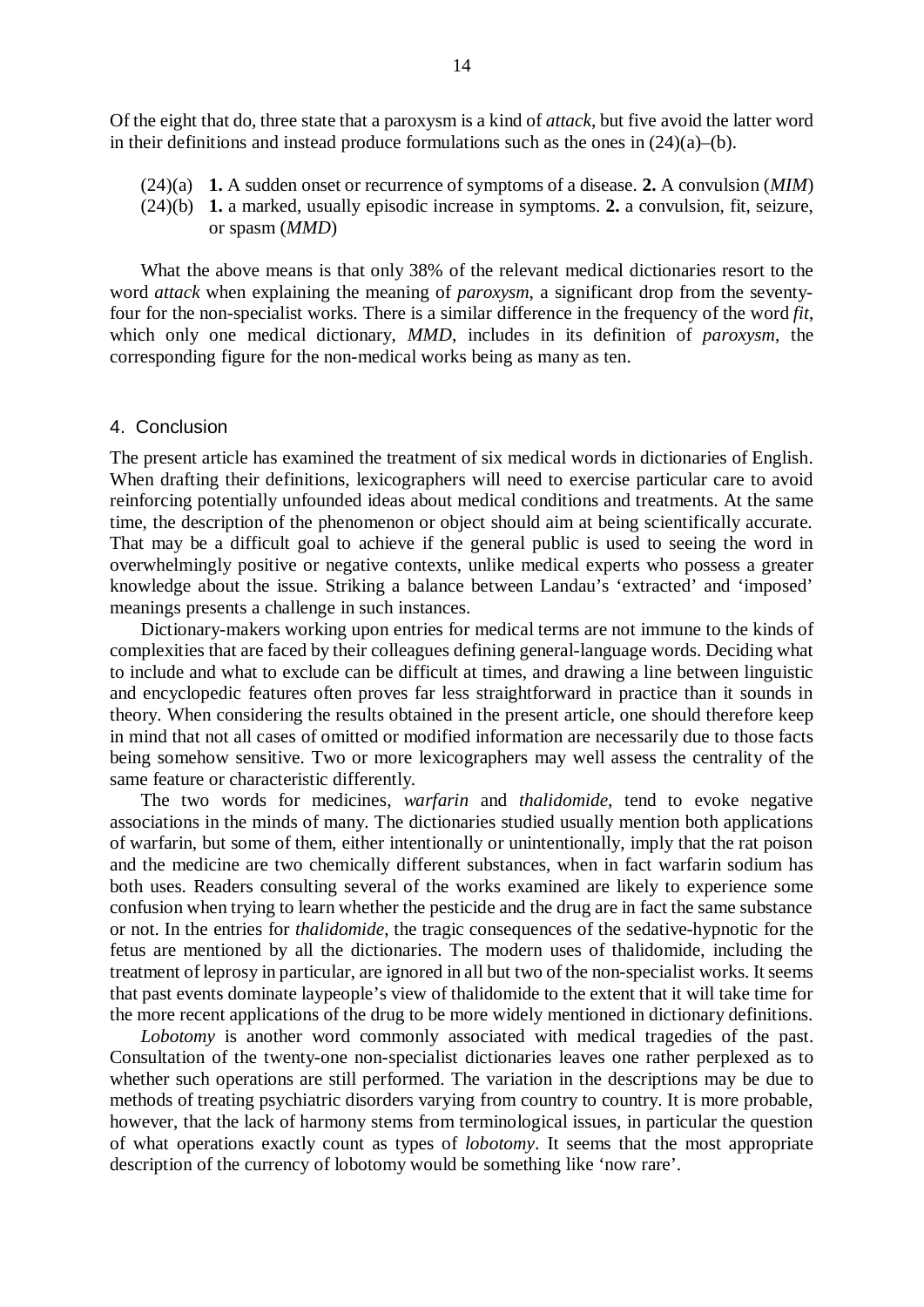The words *gastroscope* and *cystoscope* relate to medical examinations which cause a high pre-operative anxiety level in many patients because of the way the instrument is inserted into the stomach or bladder. Some of the dictionary definitions contain no information about the channel of entry, others state it for both words, but the majority of the non-specialist dictionaries rather unaccountably give that information for one of the words, but not for the other. The discrepancies may have less to do with the sensitivity of the matter than with the difficulty of distinguishing between linguistic and encyclopedic information.

The sixth word in the survey, *paroxysm*, is frequently defined as an *attack* of illness in the non-specialist dictionaries. It is noteworthy that the latter word is considerably rarer in the medical dictionary entries for *paroxysm*. The use of metaphors based on war and battle in medical discourse has been criticized by several writers, and the difference in the frequency of the word *attack* in the two groups of dictionaries may reflect that discussion.

Comparison of the thirty-two dictionaries examined has certainly shown that there are significant differences between the definitions of medical terms therein. It can be surmised that the sensitive issues relating to the six words under scrutiny have contributed to those differences, in some instances more clearly than in others. The findings highlight the need for lexicographers to consult experts in medicine when drafting definitions for technical medical terms. It may also be helpful to check what information medical dictionaries and leading medical textbooks and journals give about a particular word. The latter volumes, as has been observed, are not always in harmony, either, but they may bring to focus facts that can or should be considered for inclusion in dictionaries meant for the general public.

The present article suggests a number of avenues for further research. It can be asked, for example, whether the variation that has been observed in the definitions among general dictionaries is greater or of another character for medical words than for other professional terminologies. Lexicographers defining technical terms for the benefit of the layperson in general feel the need to replace unfamiliar words by commoner ones and reduce the amount of detail that would be necessary in specialist works. The decision concerning such modification or condensation is not always straightforward, and two dictionary-makers may well adopt a different policy when defining the same word. It is likely that the definitions of medical and non-medical terms alike occasionally contain words that are unfamiliar to many in the target audience (e.g. *endoscope* s.v. **gastroscope** in MWCD) and therefore should be avoided. The attempts to use very basic defining vocabulary may lead to oversimplification, but there is the further risk of producing a definition that is potentially misleading, as in the entry for *lobotomy* in MEDAL. The definitions of both medical and non-medical terms vary in the number and type of distinctive characteristics that individual lexicographers choose for inclusion. Sometimes it is not evident whether the mention of a particular characteristic is in fact essential or helpful for a reader who is not a specialist in the field (cf. the comments on solubility in the entries for *warfarin*). Most present-day dictionaries are the result of team work, which may explain why the definitions of similar referents (cf. *gastroscope* and *cystoscope*) sometimes vary rather unaccountably within one and the same work. When it comes to issues of sensitivity, their role is probably most central and pervasive in areas where there are debates about the very existence of the referents. Among the words that Norri (2001) studied for his article, there are some that relate to religion (*stigmata*), demonology (*incubus*, *succubus*), and ufology (*alien*, *extraterrestrial*, *Martian*). The results show that there is great variation in both British and American dictionaries as regards the indications of the uncertain existence of the referent.

Comparison of the specialist and non-specialist dictionaries resulted in a number of findings that could also be pursued in future studies, including fields other than medicine. The popular perception of a thing or object may be different from the specialist's view and emphasize one aspect of the referent at the expense of others. As a result, dictionaries meant for the layperson may omit information that would be considered essential in specialist works. It is also possible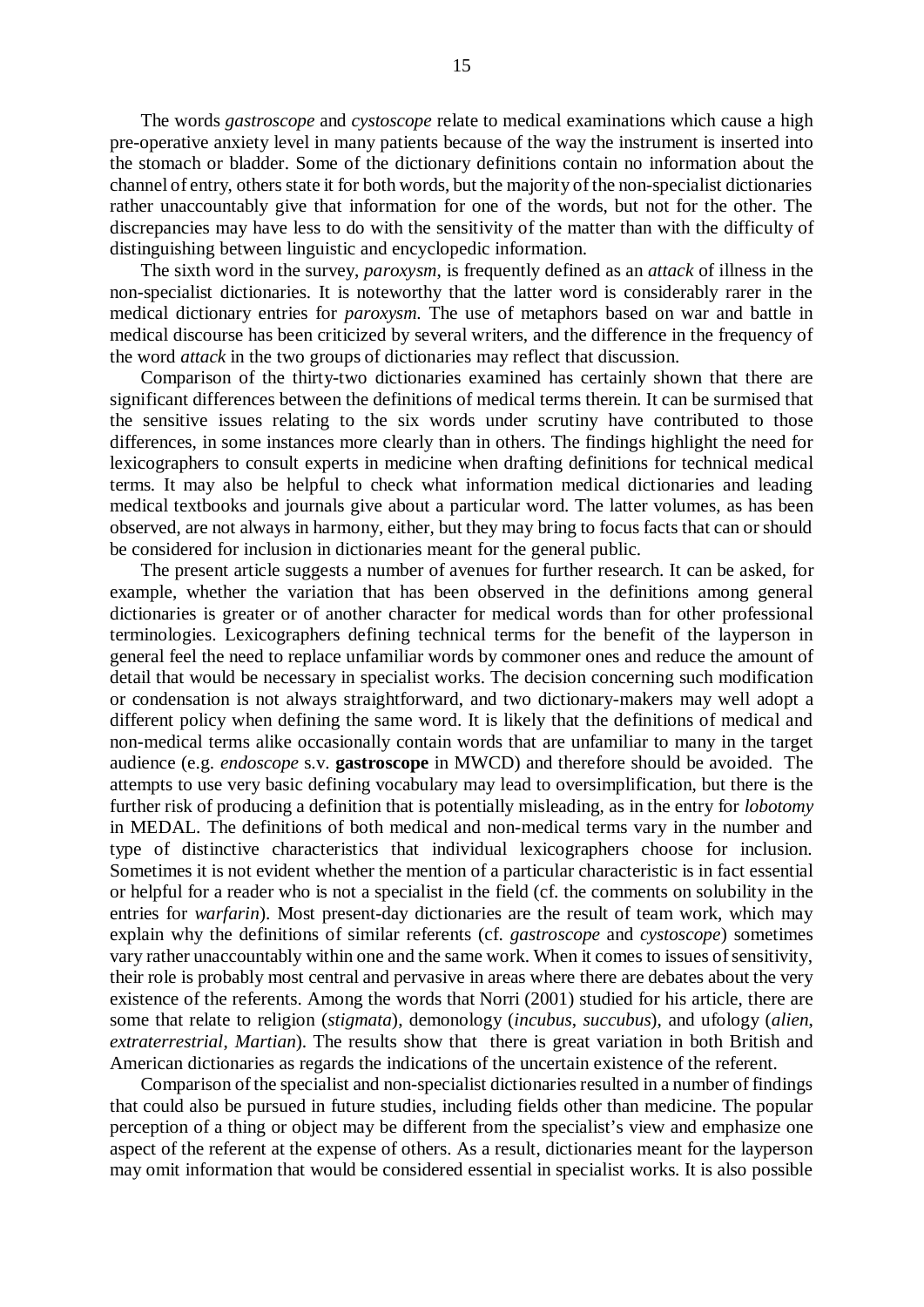that in their entries for particular terms, dictionaries for professionals hedge certain statements more often than happens in dictionaries meant for the general public (cf. *thalidomide*). The technical meanings of a word may be so rare in everyday language that they are omitted from the entries in non-specialist dictionaries (cf. *paroxysm*). Definitions in general tend to be longer in specialist works, but a certain degree of economy is achieved by the use of unglossed technical terms (e.g. *endoscope*) assumed to be familiar to professionals in the field. Although scientific and technical terminologies are generally considered to include precise definitions, it is worth keeping in mind that there are instances where even professionals have different opinions about the application of a word. The entries for *lobotomy* in both specialist and nonspecialist works may illustrate variation due to such indeterminacy, another example being the definition controversies surrounding *acute kidney injury* (Himmelfarb and Ikizler 2007, Prasad and Krishna 2012). In recent times, there has been a good deal of discussion about the presentation of technical and scientific matters to the general public. One of the recommendations is that misleading or otherwise inappropriate metaphors should be avoided. It is interesting to note that medical dictionaries follow such guidelines in their definitions of *paroxysm* more clearly than non-medical works, but without further investigation it is difficult to say to what extent this is true of medical terms in general and whether a similar tendency is observable in fields other than medicine.<sup>1</sup>

## **Notes**

<sup>1</sup> I would like to thank Mikko Metsä-Ketelä from the Department of Biochemistry, University of Turku, for his help with the section on *warfarin*. As regards the discussion of *lobotomy*, I was fortunate to benefit from the expert knowledge of Elina Haapaniemi from the Department of Psychiatry, Tampere University Hospital. I am also grateful to Max Turunen, who in his role as a research assistant unearthed a wealth of background sources on lexical and medical matters of relevance to the present article.

#### References

#### **A. Dictionaries**

- **Abate, F. R. (ed.). 1999.** *The Oxford American Dictionary and Language Guide*. New York and Oxford: Oxford University Press. (OAD)
- **Allen, R. (ed.). 2007.** *The Penguin English Dictionary*. (Third edition.) London: Penguin. (PED)
- **Anderson, D. M., P. D. Novak, K. Jefferson and M. A. Elliott. 2012.** *Dorland's Illustrated Medical Dictionary*. (Thirty-second edition.) Philadelphia: Saunders. (*DIM*)
- **Brooker, C. (ed.). 2008.** *Churchill Livingstone Medical Dictionary*. (Sixteenth edition.) London: Churchill Livingstone. (*CLM*)
- **Brookes, I. (ed.). 2014.** *Collins English Dictionary*. (Twelfth edition.) Glasgow: Collins. (CED)
- **Dox, I. G., B. J. Melloni, G. M. Eisner and J. L. Melloni (eds). 2002.** *Melloni's Illustrated Medical Dictionary*. (Fourth edition.) London: Parthenon Publishing Group. (*MIM*)
- **Flexner, S. B. (ed.). 2001.** *Random House Webster's Unabridged Dictionary* (with New Words section). (Second edition.) New York: Random House. (RHD)
- **Gove, P. B. (ed.). 1961.** *Webster's Third New International Dictionary, Unabridged* (with Addenda section, 1966–2002). Springfield: Merriam-Webster. (W3)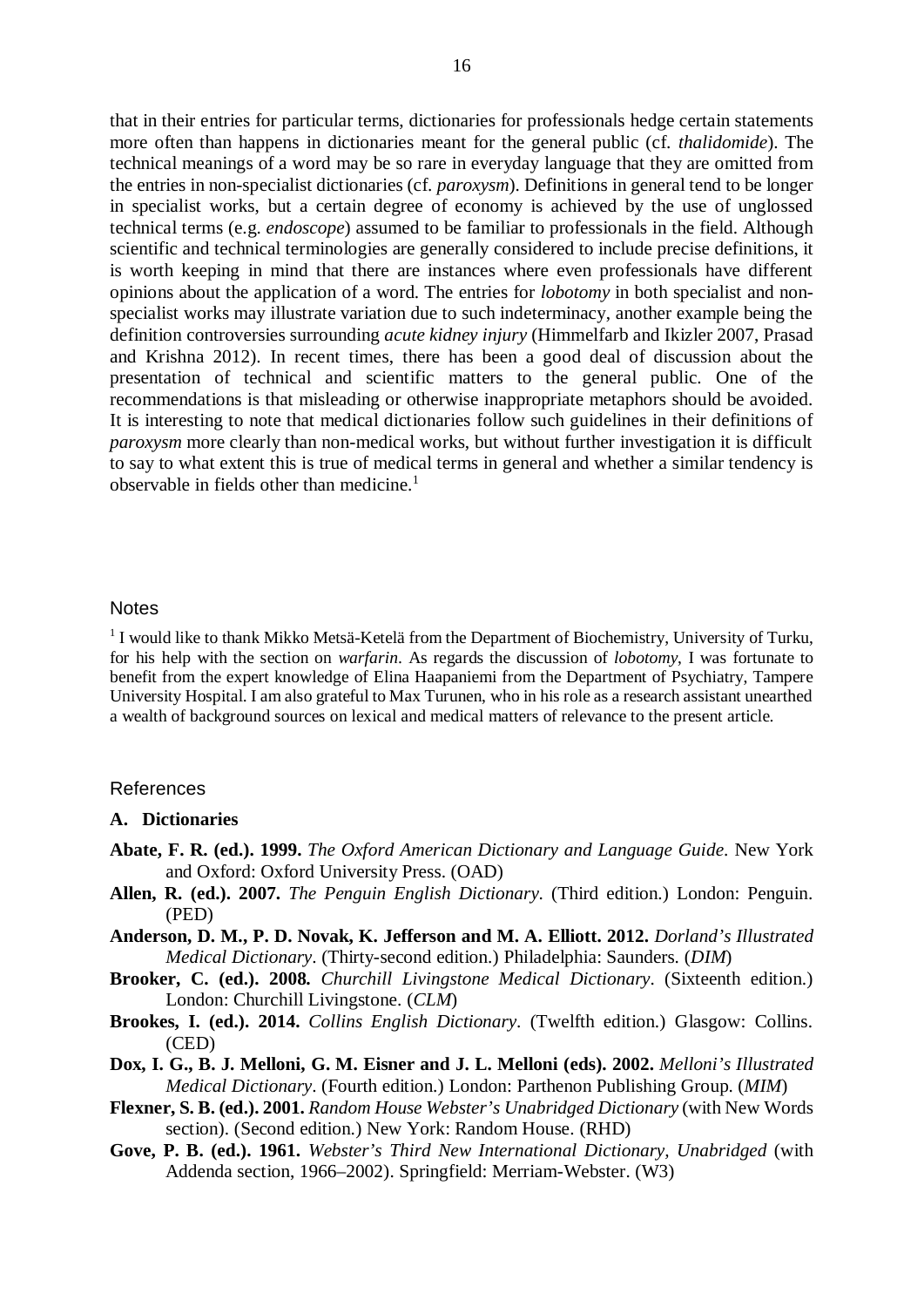- **Hartmann, R. R. K. and G. James. 1998.** *Dictionary of Lexicography*. London and New York: Routledge.
- **Kleinedler, S. (ed.). 2014.** *Webster's New World College Dictionary*. (Fifth edition.) Boston and New York: Houghton Mifflin Harcourt. (WNWCD)
- **Marr, V. (ed.). 2011.** *The Chambers Dictionary*. (Twelfth edition.) London: Chambers Harrap. (ChD)
- **Martin, E. A. (ed.). 2015.** *Concise Medical Dictionary*. (Ninth edition.) Oxford: Oxford University Press. (*CMD*)
- **McIntosh, C. (ed.). 2013.** *Cambridge Advanced Learner's Dictionary*. (Fourth edition.) Cambridge: Cambridge University Press. (CALD)
- **Miller, B. F., C. B. Keane and M. T. O'Toole. 2003.** *Miller-Keane Encyclopedia and Dictionary of Medicine, Nursing, and Allied Health*. (Seventh edition.) Philadelphia: Saunders. (*MKE*)
- **Mish, F. C. (ed.). 2003.** *Merriam-Webster's Collegiate Dictionary*. (Eleventh edition.) Springfield: Merriam-Webster. (MWCD)
- **O'Toole, M. T. (ed.). 2016.** *Mosby's Medical Dictionary*. (Tenth edition.) St. Louis: Elsevier. (*MMD*)
- **Pickett, J. P. (ed.). 2007.** *The American Heritage College Dictionary*. (Fourth edition.) Boston and New York: Houghton Mifflin Company. (AHCD)
- **Pickett, J. P. (ed.). 2011.** *The American Heritage Dictionary of the English Language*. (Fifth edition.) Boston and New York: Houghton Mifflin Harcourt. (AHD)
- **Proffitt, M. (ed.). 2016.** *The Oxford English Dictionary* online. (Third edition, in preparation.) Oxford: Oxford University Press. Accessed on 10 July 2016. http://oed.com/. (OED; OED2 for those entries that have not yet been fully updated)
- **Richardson, M. L. and S. Gangolli (eds). 1999.** *The Dictionary of Substances and Their Effects*. (Second edition.) Cambridge: Royal Society of Chemistry.
- **Rooney, K. (ed.). 2004.** *Bloomsbury English Dictionary*. (Second edition of *Encarta World English Dictionary*.) London: Bloomsbury. (BED)
- **Rooney, K. (ed.). 1999.** *Encarta World English Dictionary*. New York: St. Martin's Press. (EWED)
- **Rundell, M. (ed.). 2007.** *Macmillan English Dictionary for Advanced Learners*. (Second edition.) Oxford: Macmillan Education. (MEDAL)
- **Segen, C. J. (ed.). 1992.** *The Dictionary of Modern Medicine*. Carnforth: Parthenon Publishing Group. (*DMM*)
- **Shiel, W. C., Jr., and M. C. Stöppler (eds). 2008.** *Webster's New World Medical Dictionary*. (Third edition.) Boston and New York: Houghton Mifflin Harcourt. (*WNW*)
- **[no editor cited]. 2006.** *Stedman's Medical Dictionary*. (Twenty-eighth edition.) Baltimore: Lippincott Williams and Wilkins. (*SMD*)
- **Stevenson, A. (ed.). 2010.** *Oxford Dictionary of English*. (Third edition.) Oxford: Oxford University Press. (ODE)
- **Stevenson, A. and M. Waite (eds). 2011.** *Concise Oxford English Dictionary*. (Twelfth edition.) Oxford: Oxford University Press. (COED)
- **Treffry, D. (ed.). 2000.** *The Times English Dictionary & Thesaurus*. (Second edition.) Glasgow: HarperCollins. (TED)
- **Turnbull, J. (ed.). 2010.** *Oxford Advanced Learner's Dictionary of Current English*. (Eighth edition.) Oxford: Oxford University Press. (OALD)
- **Venes, D. (ed.). 2013.** *Taber's Cyclopedic Medical Dictionary*. (Twenty-second edition.) Philadelphia: F. A. Davis. (*TCM*)
- **[no editor cited]. 1994.** *Webster's New Encyclopedic Dictionary*. (Second edition.) Cologne: Könemann. (WNED)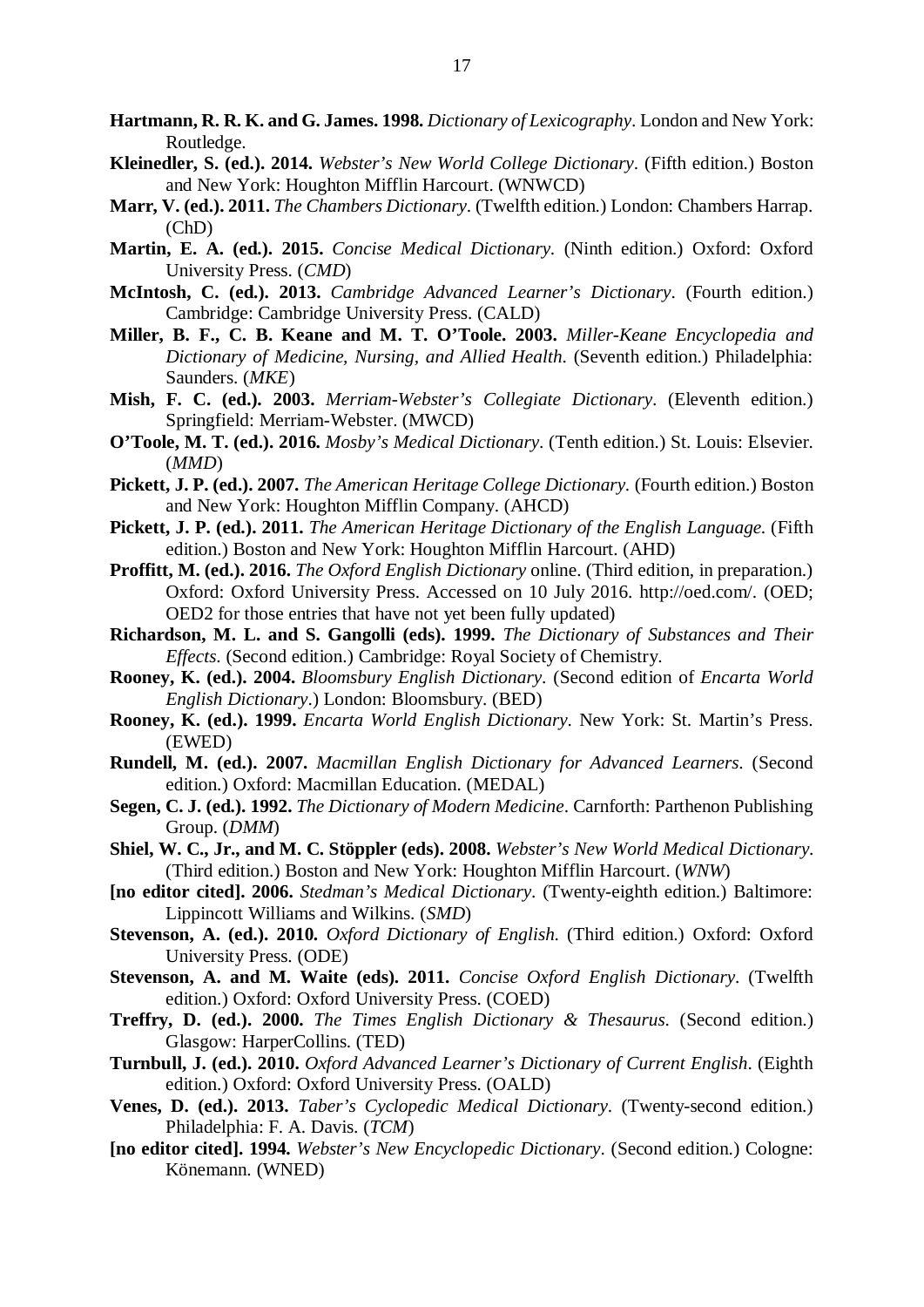- **Wheeler, L. (ed.). 2003.** *Illustrated Oxford Dictionary*. (Second edition.) London: Dorling Kindersley and Oxford: Oxford University Press. (IOD)
- **Williams, T. and B. Smith. 2008.** *Operating Department Practice A–Z*. (Second edition.) Cambridge: Cambridge University Press. (*ODP*)

### **B. Other literature**

- **Achey, L.** 'Is Warfarin Really Rat Poison?' Accessed on 27 June 2016. http://askdrlouise.com/blog/is-warfarin-really-rat-poison/.
- **Andrew, G. M.** 'Endoscopy Sedation: Anaesthetic Sedation for Gastrointestinal Endoscopy.' Accessed on 27 June 2016. http://www.gastro.net.au/tests-procedures/endoscopysedation.html.
- **Atkins, B. T. S. and M. Rundell. 2008.** *The Oxford Guide to Practical Lexicography*. Oxford: Oxford University Press.
- **Ayto, J. R. 1983.** 'On Specifying Meaning: Semantic Analysis and Dictionary Definitions' In Hartmann, R. R. K. (ed.), *Lexicography: Principles and Practice*. London: Academic Press, 89–98.
- **Béjoint, H. 1988.** 'Scientific and Technical Words in General Dictionaries.' *International Journal of Lexicography* 1.4: 354–368.
- **Béjoint, H. 2010.** *The Lexicography of English: From Origins to Present*. Oxford: Oxford University Press.
- **Bentall, R. P. 2009.** *Doctoring the Mind: Is Our Current Treatment of Mental Illness Really Any Good?* New York: New York University Press.
- **Brandt, L. J. 2001.** 'Patients' Attitudes and Apprehensions About Endoscopy: How to Calm Troubled Waters.' *The American Journal of Gastroenterology* 96.2: 280–284.
- **Cave, S. 2002.** *Therapeutic Approaches in Psychology*. London and New York: Routledge.
- **Dally, A. 2001.** 'Thalidomide' In Lock, S., J. M. Last and G. Dunea (eds), *The Oxford Illustrated Companion to Medicine*. (Third edition.). Oxford: Oxford University Press, 807–808.
- **Goatly, A. 2006.** 'Ideology and Metaphor.' *English Today* 22.3: 25–38, 50.
- **Himmelfarb, J. and T. A. Ikizler. 2007.** 'Acute Kidney Injury: Changing Lexicography, Definitions, and Epidemiology.' *Kidney International* 71.10: 971–976.
- **Hope, J. 2011.** 'No More Rat Poison: New Stroke Drug is Better than Warfarin.' Accessed on 6 January 2017. http://www.dailymail.co.uk/health/article-2031179/No-rat-poison-New-stroke-drug-better-warfarin.html
- **Jackson, H. and E. Zé Amvela. 2000.** *Words, Meaning and Vocabulary: An Introduction to Modern English Lexicology*. London: Continuum.
- **Jones, M. P., C. C. Ebert, T. Sloan, J. Spanier, A. Bansal, C. W. Howden and A. D. Vanagunas. 2004.** 'Patient Anxiety and Elective Gastrointestinal Endoscopy.' *Journal of Clinical Gastroenterology* 38.1: 35–40.
- **Kim, J. H. and A. R. Scialli. 2011.** 'Thalidomide: The Tragedy of Birth Defects and the Effective Treatment of Disease.' *Toxicological Sciences* 122.1: 1–6.
- **Kipfer, B. A. 2013.** 'Glossary of Lexicographic Terms' In Jackson, H. (ed.), *The Bloomsbury Companion to Lexicography*. London and New York: Bloomsbury, 391–406.
- **Kutlutürkan, S., Ü. Görgülü, H. Fesci and A. Karavelioglu. 2010.** 'The Effects of Providing Pre-Gastrointestinal Endoscopy Written Educational Material on Patients' Anxiety: A Randomised Controlled Trial.' *International Journal of Nursing Studies* 47: 1066–1073.
- **Landau, S. I. 1974.** 'Of Matters Lexicographical: Scientific and Technical Entries in American Dictionaries.' *American Speech* 49.3–4: 241–244.
- **Landau, S. I. 2001.** *Dictionaries: The Art and Craft of Lexicography*. (Second edition.). Cambridge: Cambridge University Press.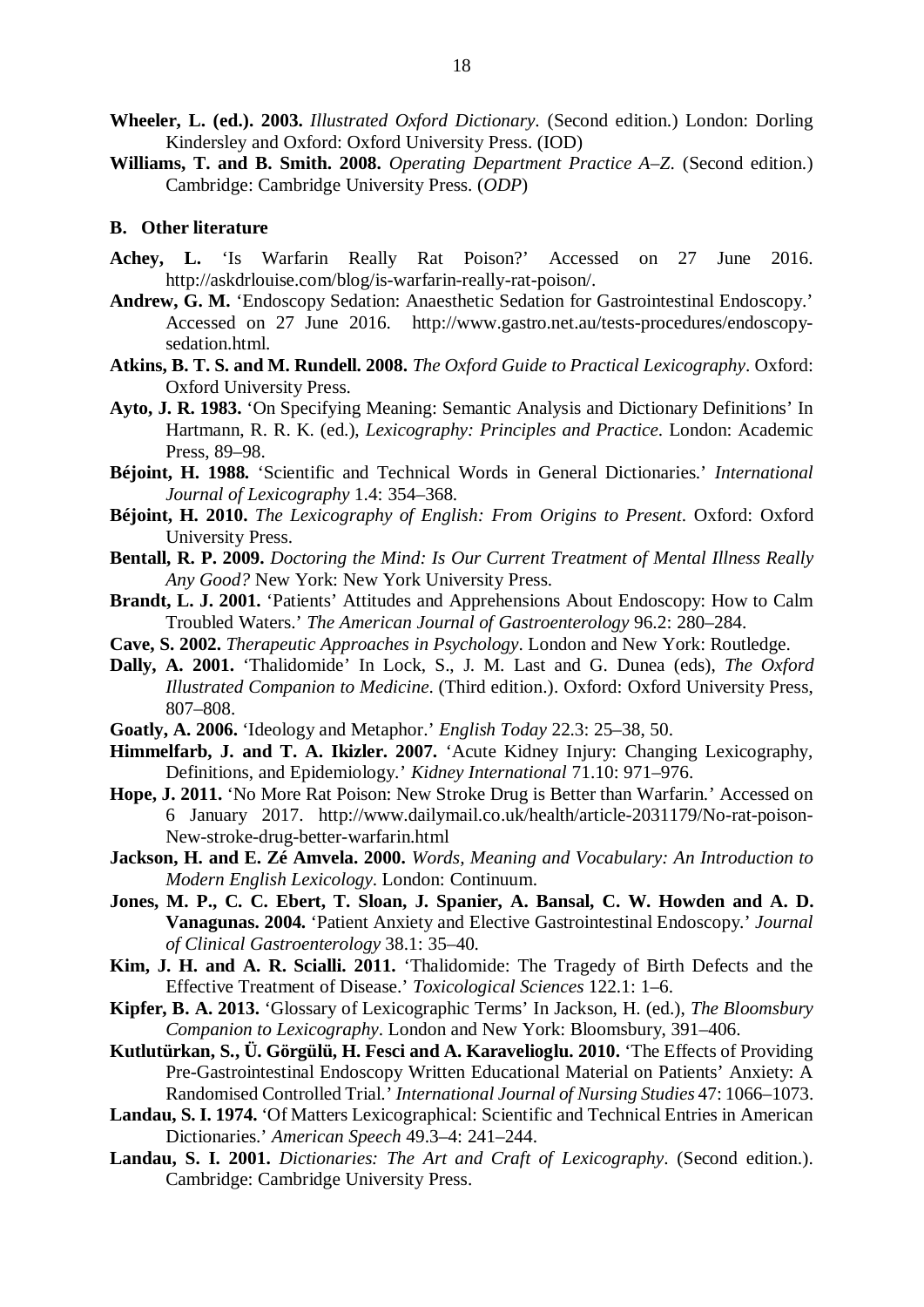- **Lew, R. 2013.** 'Identifying, Ordering and Defining Senses' In Jackson, H. (ed.), *The Bloomsbury Companion to Lexicography*. London and New York: Bloomsbury, 284– 302.
- Mackenzie, I. and I. Mel'čuk. 1988. 'Crossroads of Obstetrics and Lexicography: A Case Study (The Lexicographic Definition of the English Adjective *PREGNANT*).' *International Journal of Lexicography* 1.2: 71–83.
- **Mandrola, J.** 'Warfarin as a Life-Saver...' Accessed on 6 January 2017. http://www.drjohnm.org/2010/06/warfarin-as-life-saver/
- **Manuila, A. and L. Manuila. 1981.** 'Guide to Medical Lexicography' In Manuila, A. (ed.), *Progress in Medical Terminology*. Basel: S. Karger, 101–112.
- **Norri, J. 2001.** 'Scepticism in Dictionaries' In Hiltunen, R., K. Battarbee, M. Peikola and S-K. Tanskanen (eds), *English in Zigs and Zags: A Festschrift for Marita Gustafsson*. (Anglicana Turkuensia 23.). Turku: University of Turku, 101–117.
- **Picht, H. and J. Draskau. 1985.** *Terminology: An Introduction*. Surrey: University of Surrey.
- **Pohanish, R. P. 2012.** *Sittig's Handbook of Toxic and Hazardous Chemicals and Carcinogens*. (Sixth edition.). Norwich, NY: William Andrew Publishing.
- **Pohanish, R. P. 2015.** *Sittig's Handbook of Pesticides and Agricultural Chemicals*. (Second edition.). Norwich, NY: William Andrew Publishing.
- **Ponce, F. A. 2014.** 'Lobotomy' In Aminoff, M. J. and R. B. Daroff (eds), *Encyclopedia of the Neurological Sciences*. (Second edition.). Amsterdam: Elsevier, 912.
- **Prasad, N. and A. Krishna. 2012.** 'Acute Kidney Injury: Definition Controversies and Epidemiology.' *Clinical Queries: Nephrology* 0101, 1–5.
- **Previti, G., O. Bianchini, S. Dipasquale, A. Virzi, A. Petralia, E. Aguglia and M. S. Signorelli. 2016.** 'Anxiety in Patients Undergoing Endoscopic Procedures: Identifying People at Risk.' *Annals of Depression and Anxiety* 3.1: id1072.
- **Quirk, R. 1982.** *Style and Communication in the English Language*. London: Arnold.
- **Ravina, E. 2011.** *The Evolution of Drug Discovery: From Traditional Medicines to Modern Drugs*. Weinheim: Wiley-VHC Verlag GmbH.
- **Rey, A. and S. Delesalle. 1979.** 'Problèmes et conflits lexicographiques.' *Langue française*  $43:4-26.$
- **Semino, E. 2008.** *Metaphor in Discourse*. Cambridge: Cambridge University Press.
- **Snaith, R. P. 1994.** 'Psychosurgery: Controversy and Enquiry.' *British Journal of Psychiatry* 165: 582–584.
- **Stock, P. F. 2008.** 'Polysemy' In Fontenelle, T. (ed.), *Practical Lexicography: A Reader*. Oxford: Oxford University Press, 153–160.
- **Svensén, B. 2009.** *A Handbook of Lexicography: The Theory and Practice of Dictionary-Making*. Cambridge: Cambridge University Press.
- **Verkuyl, H., M. Janssen and F. Jansen. 2003.** 'The Codification of Usage by Labels' In van Sterkenburg, P. (ed.), *A Practical Guide to Lexicography*. Amsterdam and Philadelphia: John Benjamins, 297–311.
- **Warkany, J. 1988.** 'Why I Doubted that Thalidomide was the Cause of the Epidemic of Limb Defects of 1959 to 1961.' *Teratology* 38: 217–219.
- **Wood, J. C. and M. Wood. 2008.** *Therapy 101: A Brief Look at Modern Psychotherapy Techniques & How They Can Help.* Oakland, CA: New Harbinger Publications.
- **Woods, N. 2006.** *Describing Discourse: A Practical Guide to Discourse Analysis*. London: Hodder Education.
- **Yeo, J. K., D. Y. Cho, M. M. Oh, S. S. Park and M. G. Park. 2013.** 'Listening to Music During Cystoscopy Decreases Anxiety, Pain, and Dissatisfaction in Patients: A Pilot Randomized Controlled Trial.' *Journal of Endourology* 27.4: 459–462.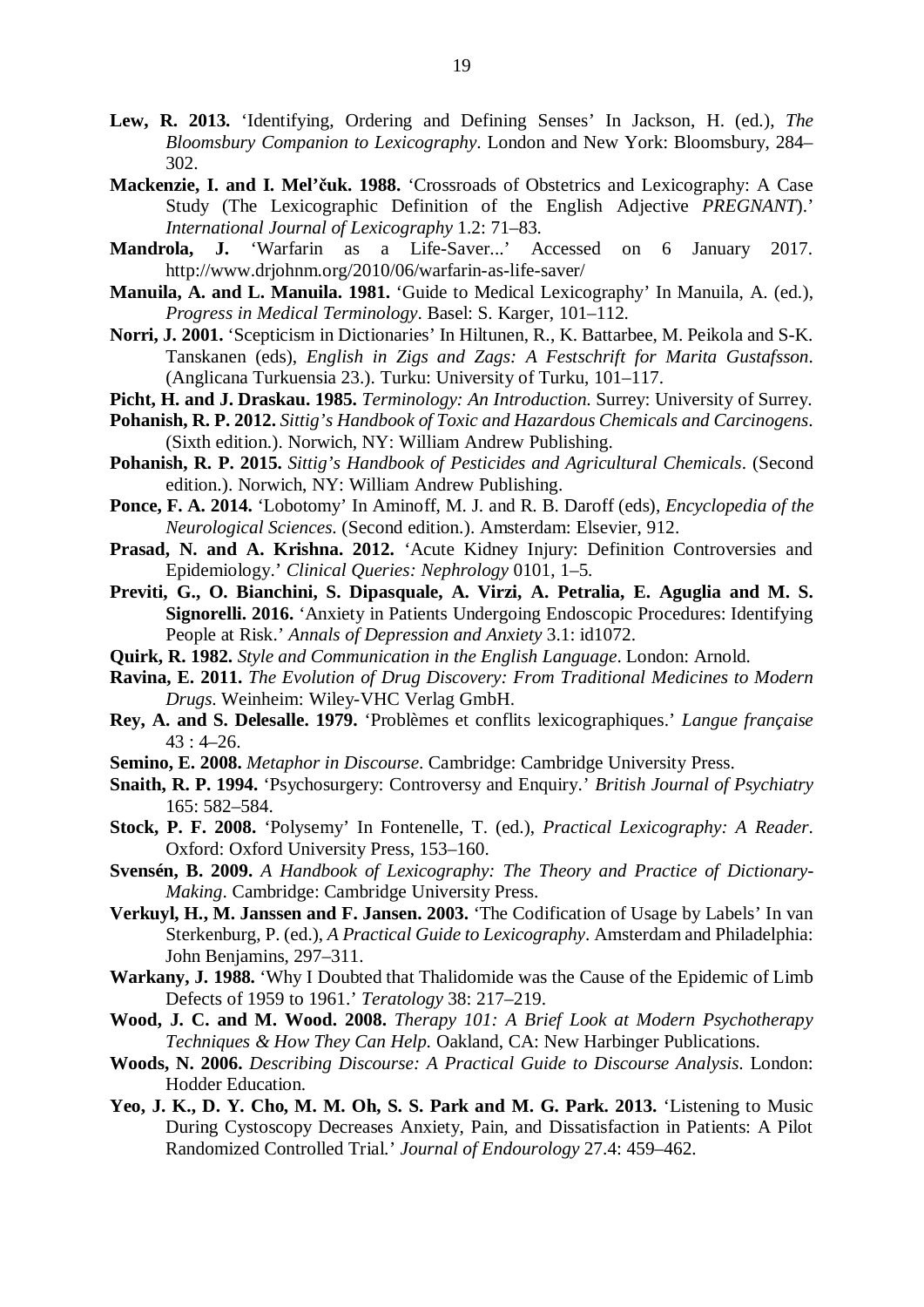| <b>British Works</b>  |                                                          |  |
|-----------------------|----------------------------------------------------------|--|
| <b>BED</b>            | <b>Bloomsbury English Dictionary</b>                     |  |
| <b>CALD</b>           | Cambridge Advanced Learner's Dictionary                  |  |
| <b>CED</b>            | <b>Collins English Dictionary</b>                        |  |
| ChD                   | The Chambers Dictionary                                  |  |
| <b>COED</b>           | Concise Oxford English Dictionary                        |  |
| <b>IOD</b>            | <b>Illustrated Oxford Dictionary</b>                     |  |
| <b>MEDAL</b>          | Macmillan English Dictionary for Advanced Learners       |  |
| <b>OALD</b>           | Oxford Advanced Learner's Dictionary of Current English  |  |
| <b>ODE</b>            | Oxford Dictionary of English                             |  |
| <b>OED</b>            | The Oxford English Dictionary                            |  |
| <b>PED</b>            | The Penguin English Dictionary                           |  |
| <b>TED</b>            | The Times English Dictionary & Thesaurus                 |  |
| <b>American Works</b> |                                                          |  |
| <b>AHCD</b>           | The American Heritage College Dictionary                 |  |
| <b>AHD</b>            | The American Heritage Dictionary of the English Language |  |
| <b>EWED</b>           | Encarta World English Dictionary                         |  |
| <b>MWCD</b>           | Merriam-Webster's Collegiate Dictionary                  |  |
| <b>OAD</b>            | The Oxford American Dictionary and Language Guide        |  |
| <b>RHD</b>            | Random House Webster's Unabridged Dictionary             |  |
| <b>WNED</b>           | Webster's New Encyclopedic Dictionary                    |  |
| <b>WNWCD</b>          | Webster's New World College Dictionary                   |  |
| W <sub>3</sub>        | Webster's Third New International Dictionary, Unabridged |  |

**Table 1.** The Non-Medical Dictionaries Studied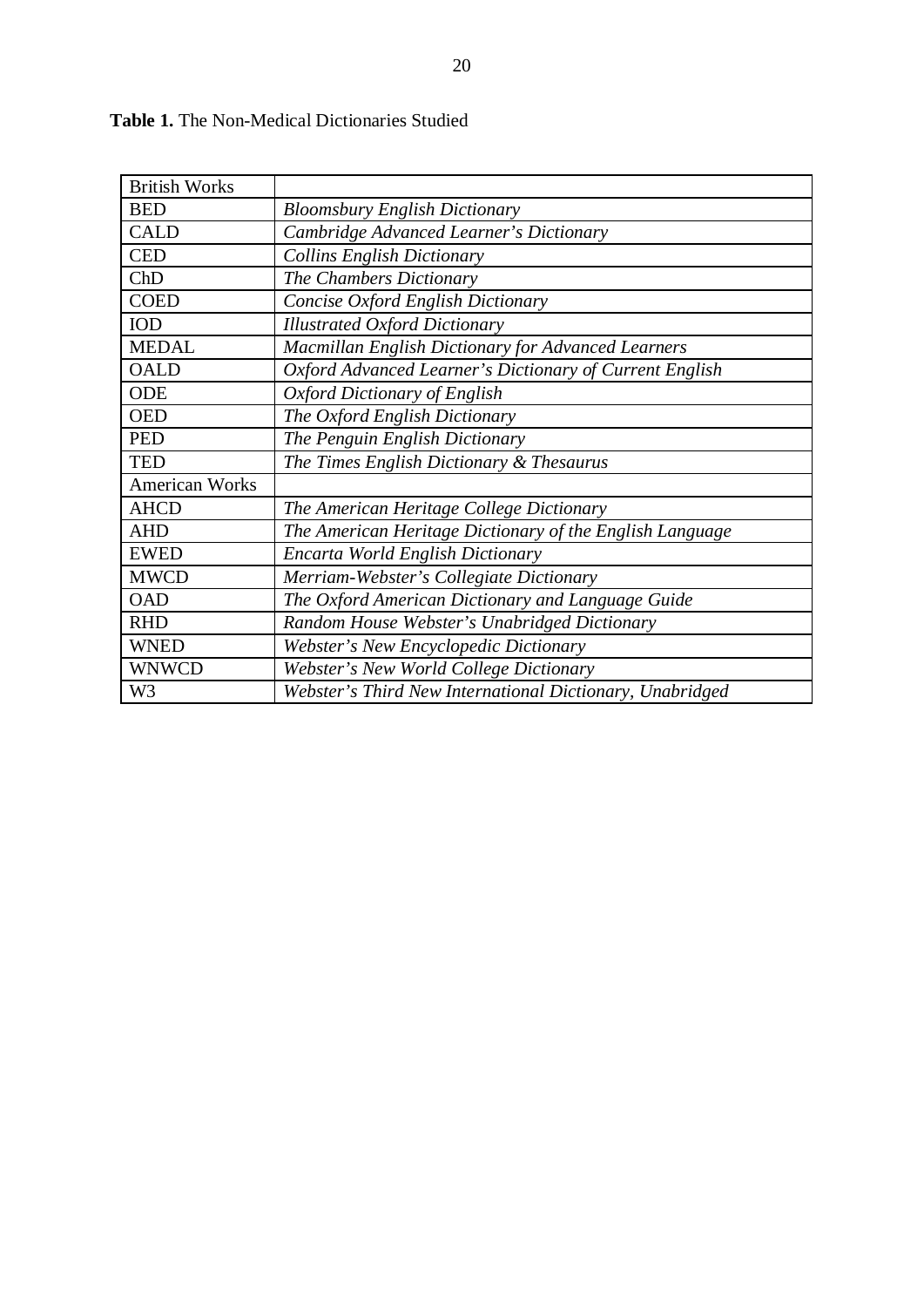| <b>British Works</b>  |                                                                    |  |
|-----------------------|--------------------------------------------------------------------|--|
| <b>CLM</b>            | Churchill Livingstone Medical Dictionary                           |  |
| CMD                   | Concise Medical Dictionary                                         |  |
| <b>DMM</b>            | The Dictionary of Modern Medicine                                  |  |
| <b>MIM</b>            | Melloni's Illustrated Medical Dictionary                           |  |
| <i>ODP</i>            | <b>Operating Department Practice A–Z</b>                           |  |
| <b>American Works</b> |                                                                    |  |
| <b>DIM</b>            | <b>Dorland's Illustrated Medical Dictionary</b>                    |  |
| <b>MKE</b>            | Miller-Keane Encyclopedia and Dictionary of Medicine, Nursing, and |  |
|                       | <b>Allied Health</b>                                               |  |
| <b>MMD</b>            | Mosby's Medical Dictionary                                         |  |
| <b>SMD</b>            | <b>Stedman's Medical Dictionary</b>                                |  |
| <b>TCM</b>            | Taber's Cyclopedic Medical Dictionary                              |  |
| <b>WNW</b>            | <b>Webster's New World Medical Dictionary</b>                      |  |

**Table 2.** The Medical Dictionaries Studied